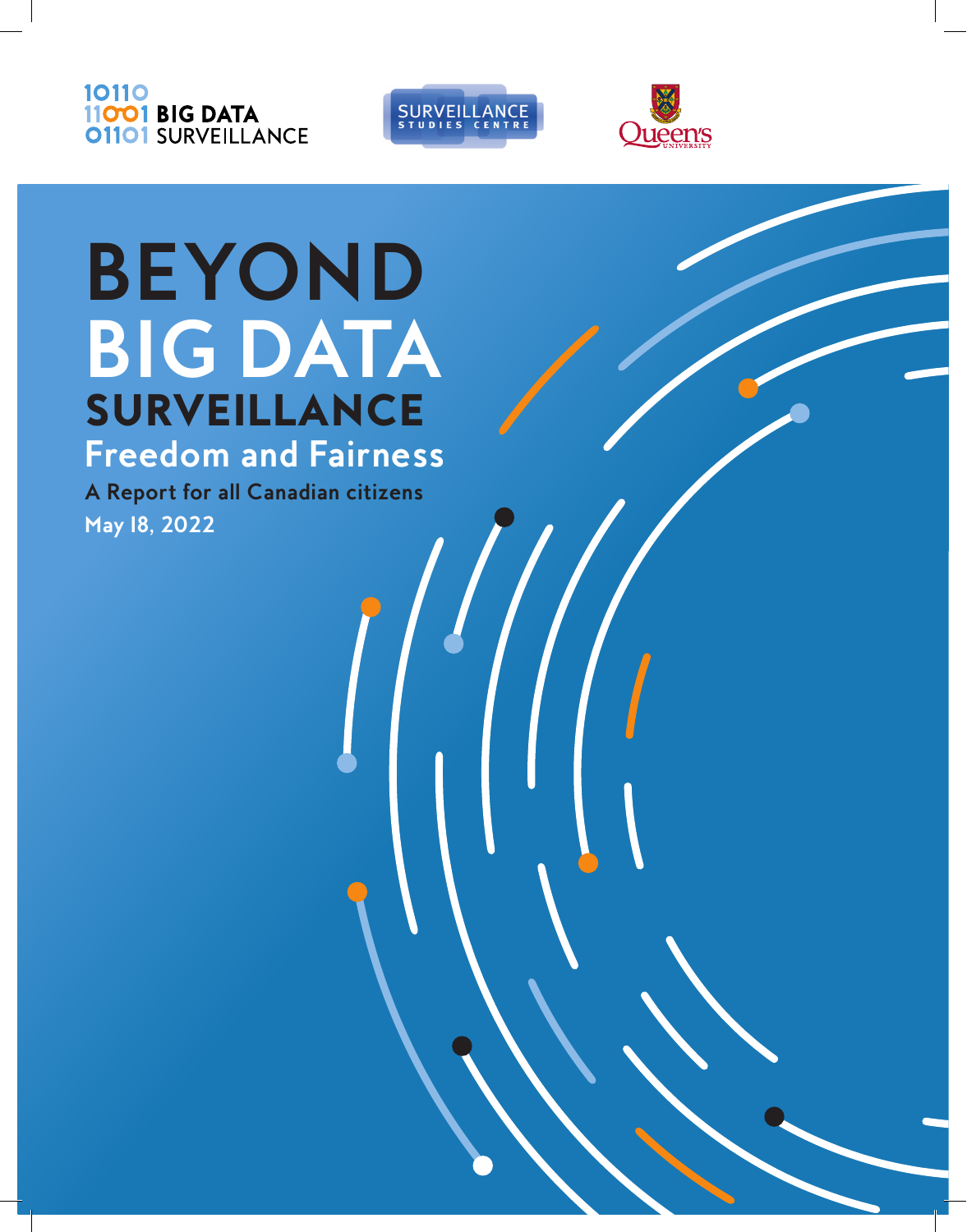## CONTENTS

**Acknowledgements Executive Summary**

#### **Introduction**

#### **Persistent problems**

Lopsided information Tangled surveillance Inadequate instruments Exposed groups

#### **Challenges before us**

Public-private partnerships Surveillance capitalism Techno-solutionism Social sorting

#### **Where from here? Recommendations**

Persist with privacy; add data justice Increase collaboration Enable public and popular awareness

**Conclusion**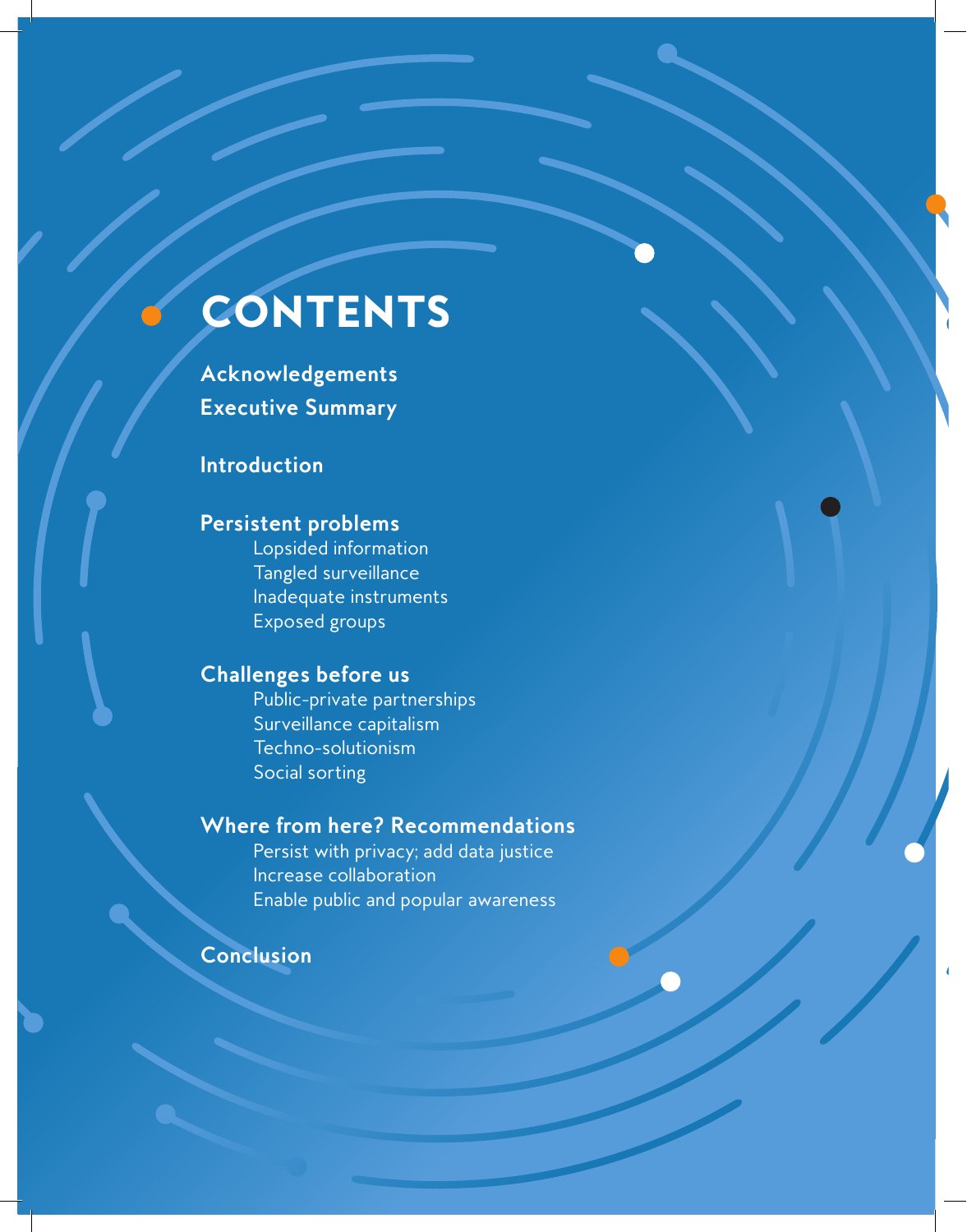# ACKNOWLEDGEMENTS

This report is authored by David Lyon. BDS team members and others researched and wrote the articles and books over the seven-year project, and partners contributed extensively to the research. The publications were read and synthesized by Sachil Singh, whose survey paper was used to structure and inform the report, that also benefitted from core Executive team comments—from Kirstie Ball, Colin Bennett, Stéphane Leman-Langlois, David Murakami Wood, and Valerie Steeves plus Mark Andrejevic, Adrian Kelly, Sachil Singh and Emily Smith. The BDS project gratefully acknowledges the Partnership Grant funding from the Social Sciences and Humanities Research Council of Canada. Many thanks to all.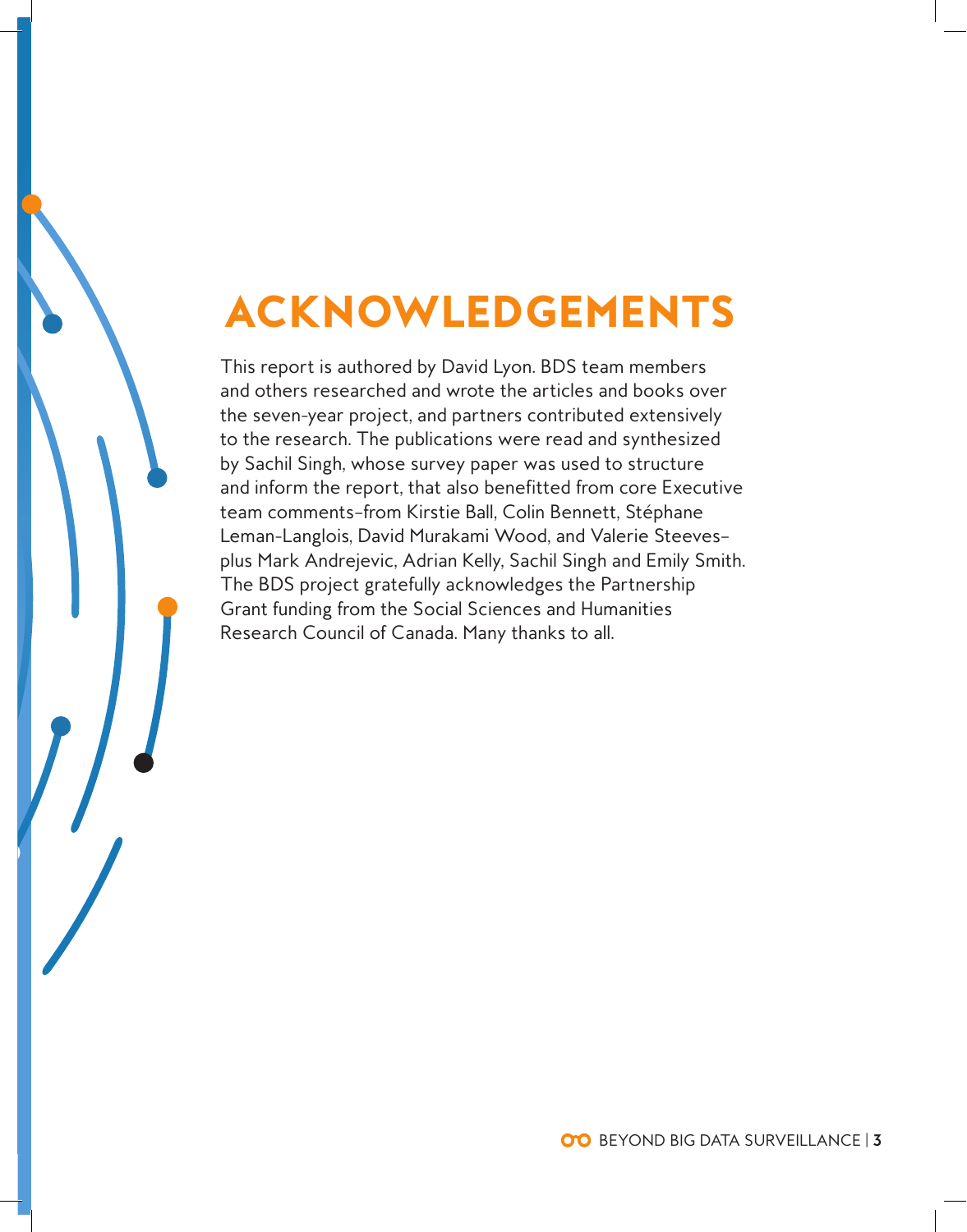# EXECUTIVE SUMMARY

#### **Introduction**

Surveillance is growing rapidly around the world, especially during the COVID-19 pandemic. Canada provides clear examples, such as police access to public health data and the use of Telus data for public health analysis. Not only citizen privacy, but freedom and fairness are at stake.

The Big Data Surveillance research team examined Big Data in security, marketing and governance. We see surveillance as finding out about people's lives so that they can better be managed or influenced. This happens in national security intelligence and policing; in marketing, whether analyzing consumer preferences or wooing voters to a political party; or in governance, such as in so-called smart cities, like Toronto's aborted "Sidewalks Labs" project, and smart devices and tools like Alexa. Our everyday lives are increasingly digital, with effects both good and bad.

#### **Persistent problems identified by the research:**

**Lopsided information:** Citizens and consumers have little idea of what data is collected about them, let alone the consequences of being visible, while corporations and government departments amass huge amounts of data on Canadians, often using it in unspecified ways.

**Tangled surveillance:** In pre-digital times, surveillance was much simpler. Today, it is knotty, both organizationally and technically. Few understand data analysis, and the legal requirements are opaque, often failing to speak to the specifics of surveillance. The pandemic contributes to further intricacy.

**Inadequate instruments:** Changes in technology and practice appear far faster than any regulations to rein them in. Social media, platform companies and the pocket smart phone meet few rules or resistance that would help to shape technology more appropriately.

**Exposed groups:** Not everyone is affected the same way; some groups, such as women, Black people and Indigenous groups are particularly vulnerable to today's surveillance. Their situation may worsen, especially during a crisis such as the pandemic.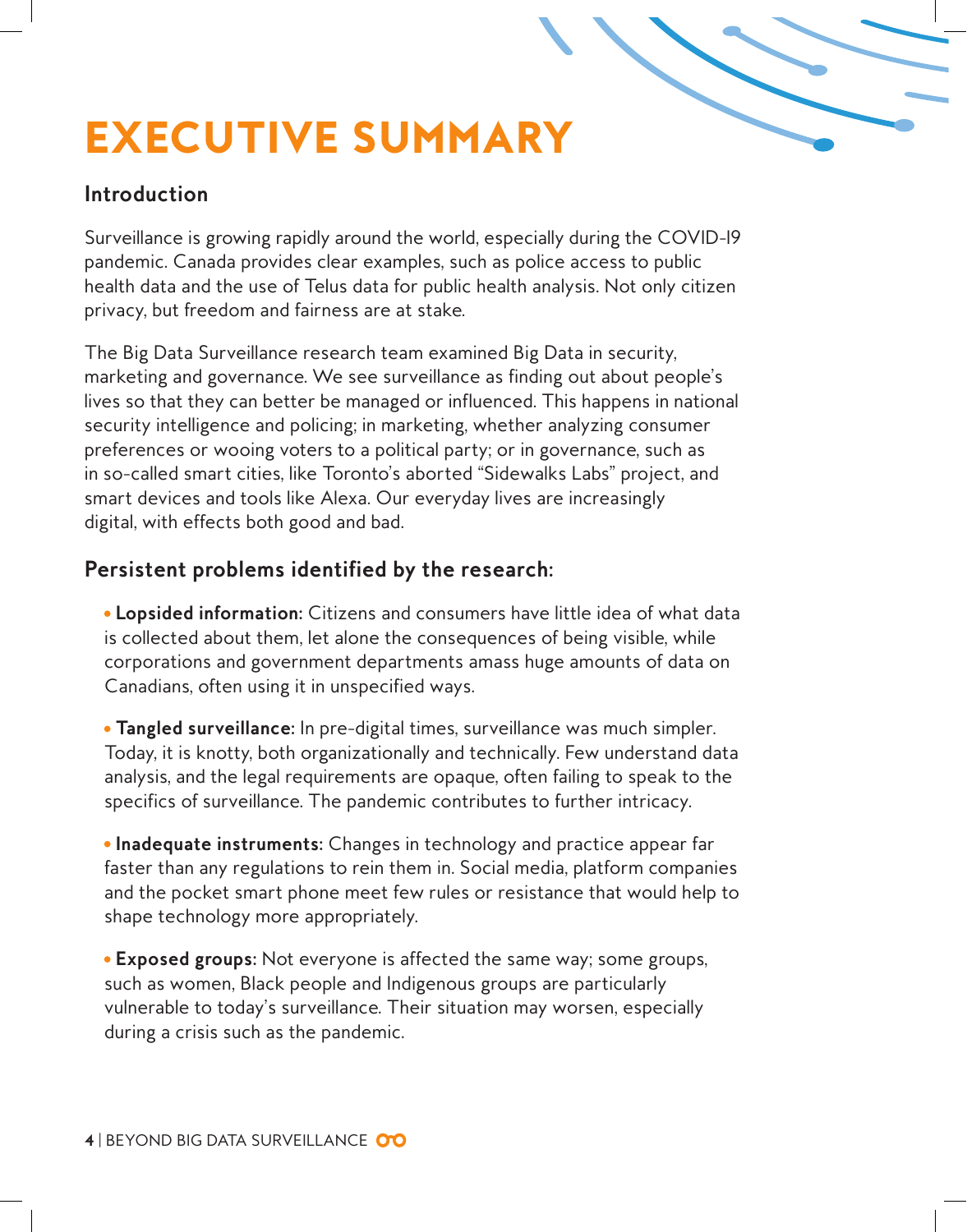*"Our post-pandemic world demands thoughtful and decisive action to assess and confront the emerging world of surveillance, which is everywhere and often discriminatory"*

#### **Challenges before us include the following:**

**Public-private partnerships:** These blur lines between government and corporation; the COVID-Alert app is an example. Such surveillance links once-separate spheres, demanding policy responses that relate to both together.

**Surveillance capitalism:** This sucks up everyday data, selling it for corporate profit. The data may be recycled for other uses including government and policing. It calls for both improved user-awareness and new modes of limiting surveillance.

**Techno-solutionism:** As with 9/11, the pandemic prompts rushed tech "solutions" to show that government is doing something, and companies offer what they claim are up-to-date digital tools for the task.

**Social sorting:** Surveillance not only "sees" people but also *sorts* people into categories for different treatment. This risks negative discrimination and injustice, especially for those already vulnerable. Knowing about and addressing these problems is vital.

#### **Where from here? Recommendations:**

**Persist with privacy; add data justice.**  While privacy protection is good, it is not enough for today's digital society. The social harms of today's surveillance highlight the need for new digital rights and data justice. Surveillance does not just collect personal data but also analyses it using algorithms, and uses it for many purposes.

**Increase collaboration:** The need for active collaboration between researchers in social and computing sciences—regulators, and civil society is underscored by the urgency created by rapid and often unchecked surveillance developments in digital society. Indeed, involving all citizens and consumers is a priority.

**Enable public and popular awareness:**  Big Data Surveillance touches everyone in Canada's diverse society today. Raising awareness of what is happening, and how everyday choices and chances are affected is crucial. Accurate, accessible and popular information, in written, video, podcast—any relevant format, is essential.

#### **Conclusion:**

Our post-pandemic world demands thoughtful and decisive action to assess and confront the emerging world of surveillance, which is everywhere and often discriminatory. The issues deserve to be front-and-centre of educating everyone for everything from safe smartphone use to responsible computing systems. We need innovative modes of assessing and regulating digital developments. A freer and fairer society is a more humanly habitable world.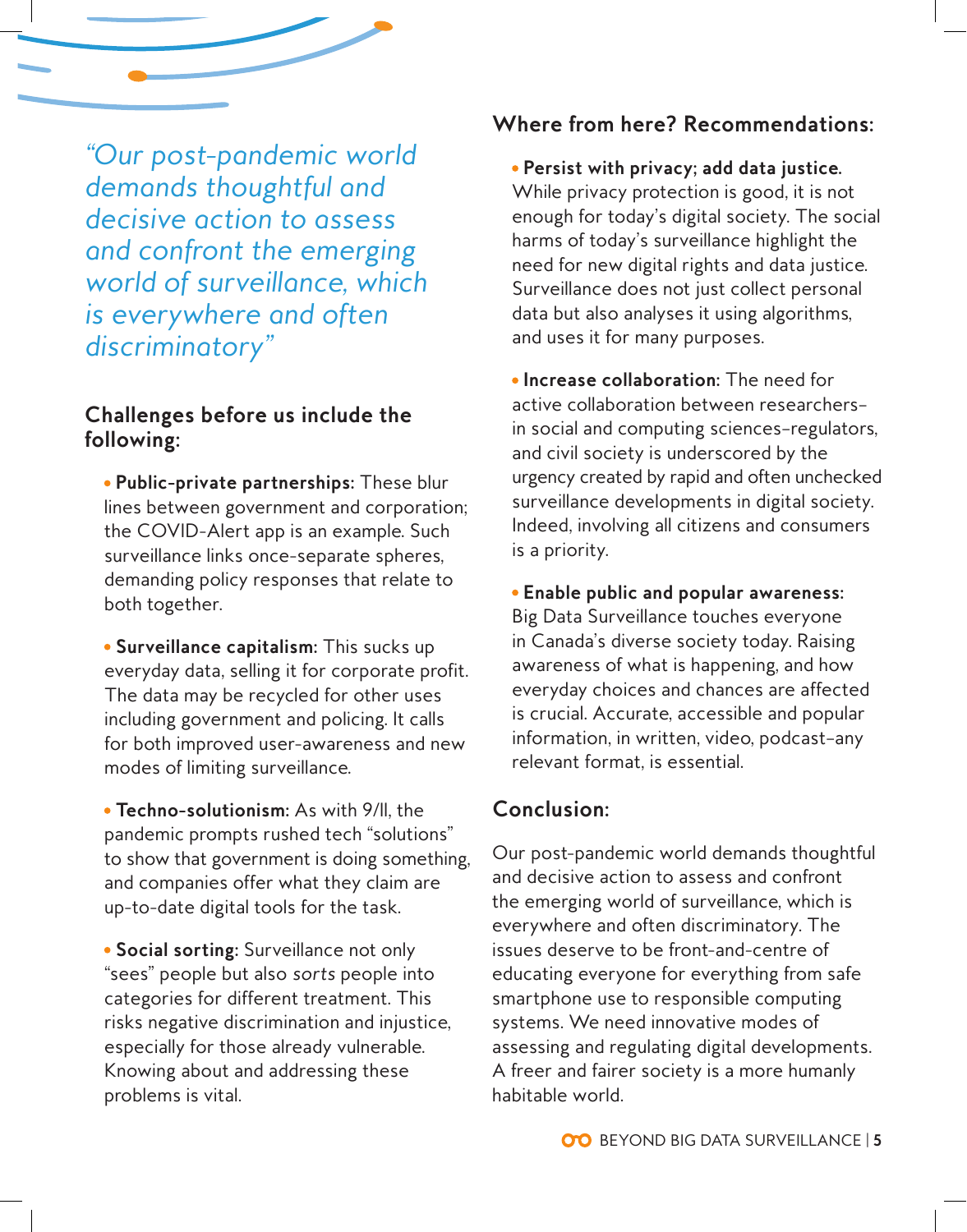## BEYOND BIG DATA SURVEILLANCE: **Freedom and Fairness**

Surveillance has rapidly become a central feature of contemporary everyday life in the twenty-first century. Its powerful presence is palpable in every organization of whatever kind, from policing and security to the minute monitoring of workers and from public health scans to the pervasive profiling by platform companies. Surveillance today relies on the digital infrastructure that has enabled largescale, fast, distributed computer systems of every stripe, and on the active participation of millions who, wittingly or not, contribute to its growth.

State and corporate surveillance of citizens and consumers is constantly expanding in Canada and around the world. The COVID-19 Pandemic prompted further growth. Alongside authorized tracking of personal data for epidemiological purposes, Ontario polices forces engaged in searches of COVID-19 health databases, relating to active cases,<sup>1</sup> for several months—until the civil liberties whistle was blown—in 2020. People being tested for COVID had no idea that their data was available to police, or the purpose for which it was being used. Taken for granted freedoms were jeopardized.

On a federal level, it was revealed in 2021 that the telecom Telus sold mobile location data, connecting cell phones to active COVID cases, to the Public Health Agency of Canada, to trace the path of the COVID-19 virus and to check whether lockdown was observed.<sup>2</sup> Although the data was anonymized, such data can be re-identified. But beyond privacy and transparency questions, such population level surveillance leads to people not only being made visible, but being represented and treated in specific ways. This can lead to more discrimination against certain vulnerable groups, so fairness is a further issue.

Only a few years ago, the buzzword was Big Data; today the talk is of Artificial Intelligence (AI) and Machine Learning (ML) and their relation to "smart" technologies and the Internet of Things. Such shifts only partially reflect real changes; after all, AI still requires massive quantities of data. Research on these is thus increasingly urgent, both for grasping the realities of a digital society and for responding with appropriate strategies to ensure that both human freedom and social fairness are fostered. Classic concerns for privacy and liberty are now matched by and linked with the equally pressing priority of data rights and data justice as goals for both governments and businesses.

#### **Research on Big Data Surveillance**

In 2016 The Surveillance Studies Centre (SSC) at Queen's University launched a 5-year SSHRC-funded project on Big Data Surveillance (BDS) that focused research on three areas: security, marketing and governance. The variety of contexts begs the question: Is surveillance the best concept to grasp these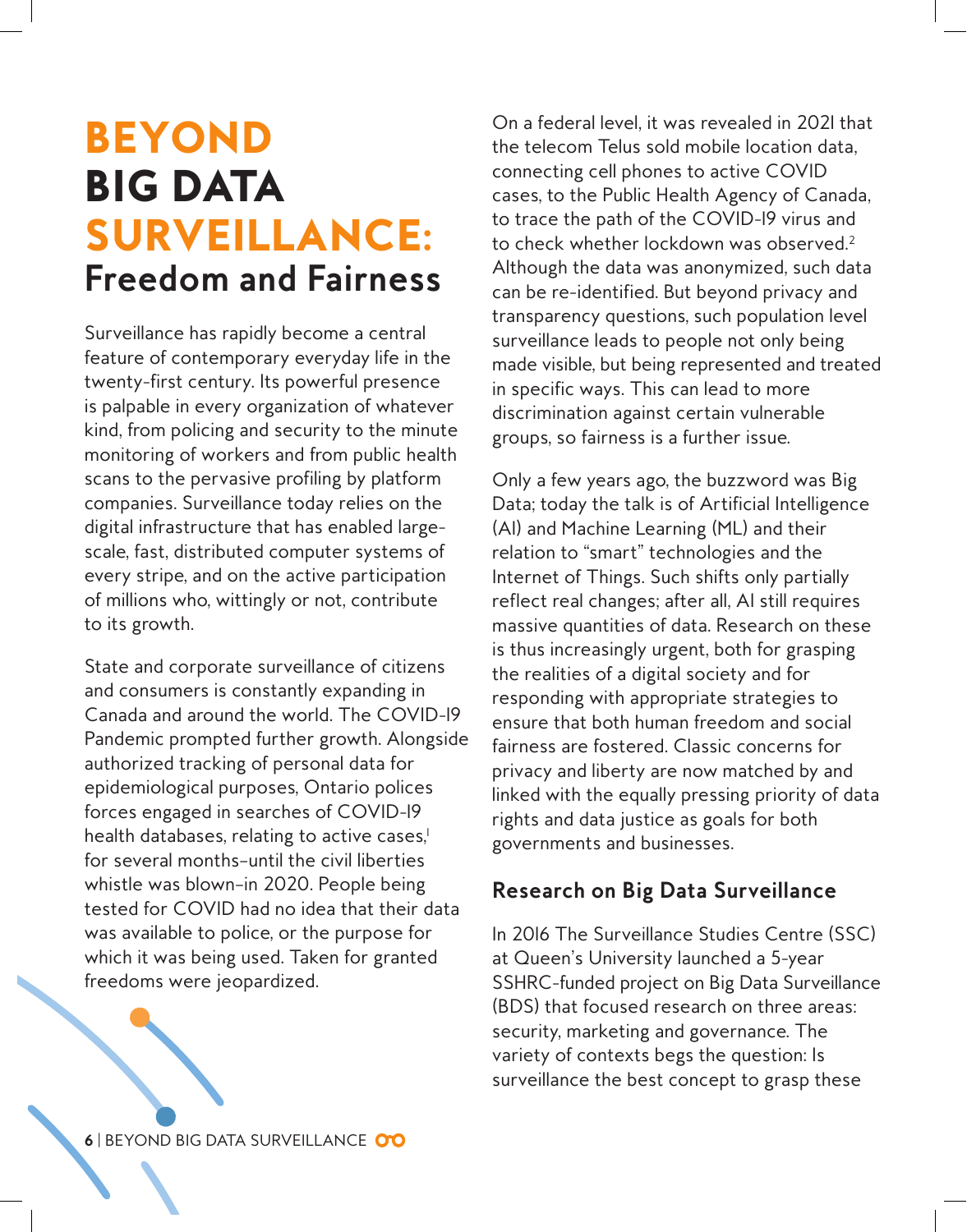various practices? In our view, surveillance today is best understood in a broad sense: any systematic, routine and focused attention to personal details for management, control, protection and influence. Each area may be considered a key locus for the exploitation of Big Data, which is the large-scale collection, aggregation, analysis and use of data by and about people, things and the interactions between them, in order to generate otherwise inaccessible predictions and insights.

Critical developments were explored in the BDS research, such as post-Snowden changes in intelligence–plus policing–services, $3$  the use of Big Data in political elections in the wake of Cambridge Analytica,<sup>4</sup> the rapidly-growing business and marketing uses of data analytics,<sup>5</sup> and the explosion of platform companies, 'smart cities,' and 'smart' surveillance in general.<sup>6</sup> In each case the question was, how is Big Data implicated and what might this mean for public policy, especially privacy, data protection and beyond? This question is vital in a time when everyday data acquisition, analysis and use has grown to become basic to all organizations, whether commercial, governmental or whatever.

Big Data's reach has expanded enormously in recent years, and thus there is constant sometimes turbulent-change, but the common issues in each area are these: On the one hand, questions about what rights may be impugned by increased surveillance: privacy, selfdetermination and a right "to be forgotten." And on the other, the ethical, discriminatory, and justice issues that together comprise "social sorting." Automated classification and categorization of different groups produces uneven and sometimes clearly unfair outcomes. Added to which, power clearly resides with

those with the sophisticated equipment needed for accumulating, storing and making sense of the data.

When the global COVID-19 pandemic broke out, team members turned their attention to how Big Data is implicated in coping with a public health crisis. Because of the already existing interest in and government-corporate enthusiasm for exploiting Big Data, the challenges from some hasty and tech solutionist pandemic responses sharpened the research. Pandemic delays in research offered an opportunity to extend BDS research into public health surveillance.7

A careful, cumulative, and comprehensive survey of our work $8$  shows that our research on Big Data Surveillance demonstrates the growing dominance of digitalization on everyday citizens' lives and the resultant troves of data-generated insights. The overlapping complexity of issues in each stream also became more evident. The main themes arising from our research are identified as *lopsided information*, especially affecting voters; *tangled surveillance*—it is complex and understood by fewer people, citizens and operators; *inadequate instruments* and the lack of transparency; and *exposed groups*; more vulnerable to manipulation.

In what follows, these main themes are explored further, before highlighting the main challenges and proposing appropriate ways forward.

BEYOND BIG DATA SURVEILLANCE | **7**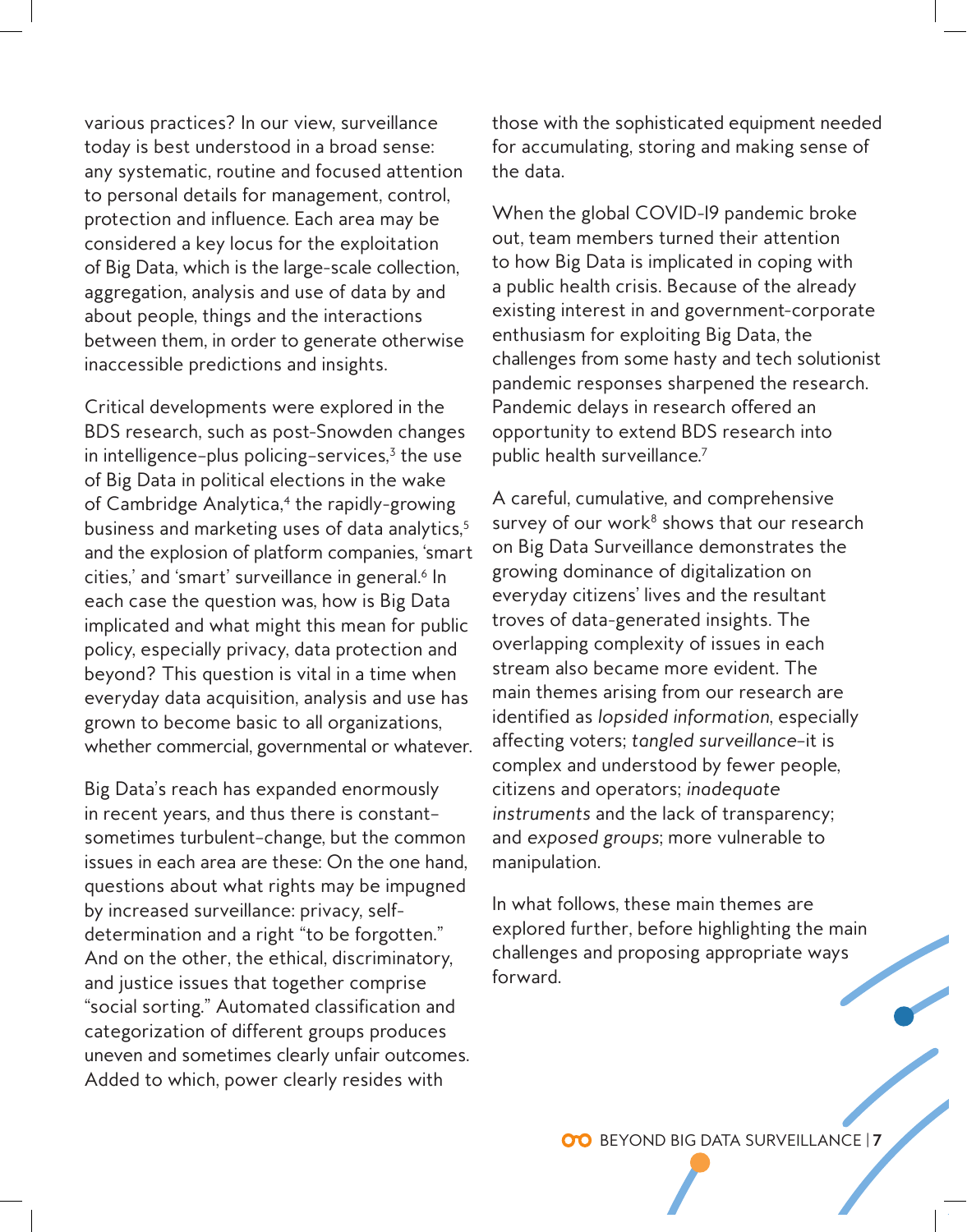## PERSISTENT PROBLEMS

This section of the report examines "persistent problems" with surveillance and data, as revealed by our research. Of course, no problems in this field are simply "new." Most are old problems in a new guise, but they are urgent today for two reasons: their effects are felt more intensely by populations that were previously less affected, and old measures do not adequately address them. In earlier days, for instance after World War II, surveillance issues revolved mainly around paper documents, along with telephone communication and the use of film cameras. Computing was in its infancy and had not yet been combined with communication technologies. Today's digital technologies make for unprecedented changes in the surveillance world, enabling ubiquitous, 24/7 surveillance across every governmental, administrative and commercial field. This affects everyday life in profound ways, sometimes for good. But its negative consequences are felt more deeply by those who are already disadvantaged.

#### **Lopsided Information**

Asymmetrical or "lopsided" information occurs for example when citizens or consumers are not aware of how their data is processed by government departments or by large corporations. Simply put, large organizations have collected huge amounts of information on ordinary citizens, consumers, workers, students, children and so on. And the growing data processing capacities of such large and powerful bodies increasingly give them a vast advantage.

In Canada, as in other democratic countries, security agencies—such as the Communications Security Establishment (CSE)—and the police are ultimately accountable to the citizens that they are mandated to protect. Research on such agencies is notoriously difficult. For example, in order to simply discover how and in what ways Big Data is used by the CSE, Access to Information requests have to be made.<sup>9</sup> When citizens are in the dark about such agencies, they clearly suffer from the consequences of lopsided information. Citizens would benefit from much more transparency, because they lack information to hold agencies democratically accountable for their actions. Citizens deserve reassurance that they are not under needless or illegal surveillance.

Lopsided information may also be clearly seen in the Cambridge Analytica scandal in which psychographic profiles were built from data extracted from Facebook and combined with large-scale voter datasets to try to influence citizens during elections. Those citizens had no idea that the Facebook-based "personality quiz" they agreed to would be used in this way, so they were doubly disadvantaged by the lopsided information involved.10

Another example of lopsided information in marketing is the techniques used to make young people more transparent to companies. The talking "Hello Barbie" doll, for instance, holds "conversations" with children using algorithms "crafted to encourage particular kinds of consumption."" Children cannot be expected to have "adult" knowledge and expectations when exposed to online communications, which makes their vulnerability to messages and manipulation even greater. As Val Steeves observes, this transparency of children "tips the power scales in favour of the company."<sup>12</sup>

At the height of the pandemic, too, ordinary citizens had no means of knowing how their health data was being used: What were Ontario police doing with COVID-I9 contact tracing data?<sup>13</sup> Thousands of unauthorized searches were made through the COVID-19 "first responder" portal,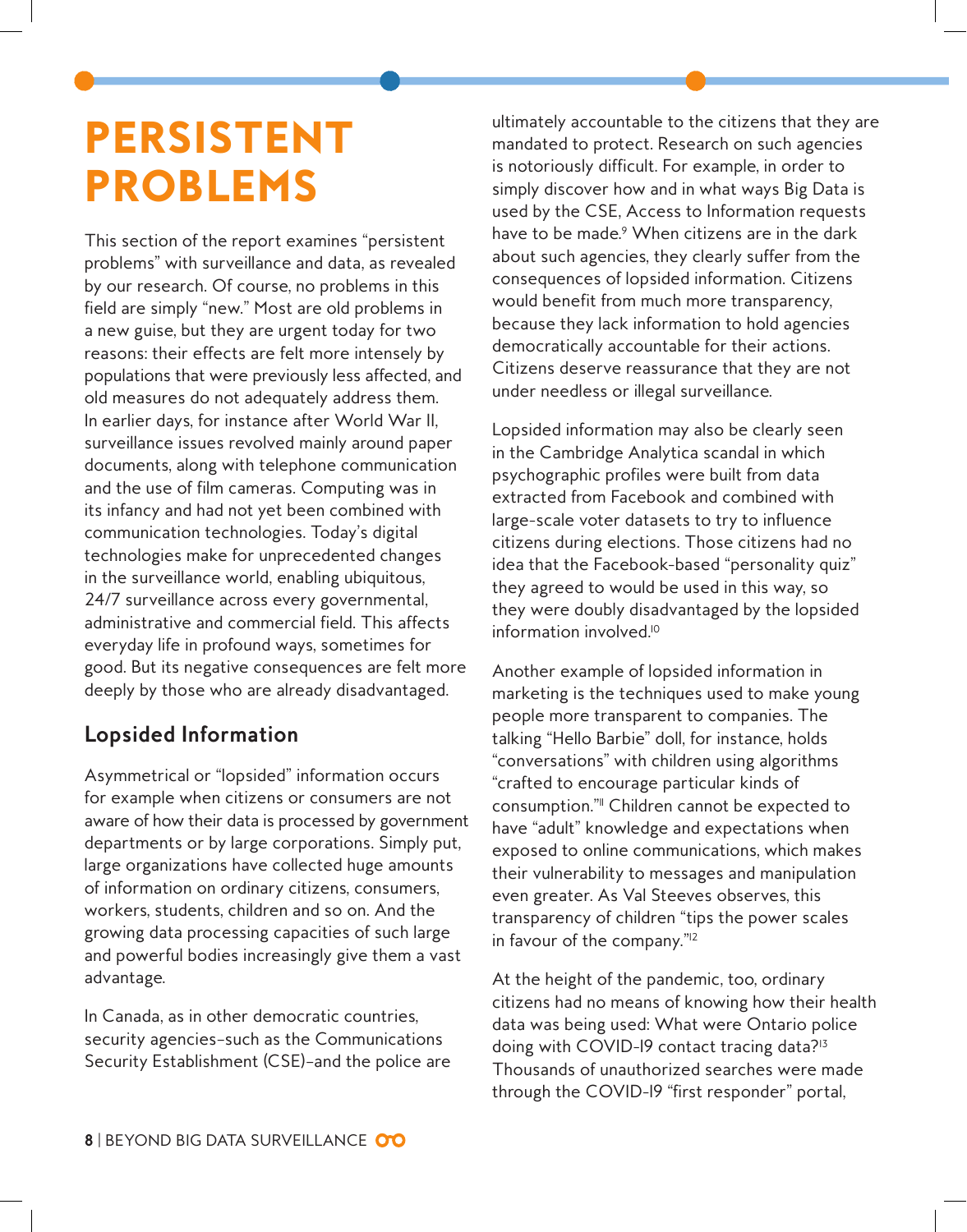using postcodes to find active cases. Neither was much public attention paid to the targeting of ordinary homes by commercial entities, when the domestic space was conscripted for employment, entertainment, schooling and shopping. Yet in this way the lopsidedness of information was ratcheted up even further during the pandemic.<sup>14</sup>

BDS research was also used as background information to create the short film series *Screening Surveillance*, using near-future fiction to highlight contemporary surveillance issues. The short film *Blaxites* demonstrates this lopsidedness dramatically. It follows an anxious student, who agrees to wear an electronic wristband, provided by her doctor, to monitor her activities. It shows how the interaction between medical databases may render certain patients more vulnerable, disadvantaging them in unexpected ways.<sup>15</sup>

#### **Tangled Surveillance**

"Tangled" surveillance happens when surveillance goes far beyond simple observation or monitoring to become twisted, matted, complicated, and confused or in other words, complex. The growing complexity of surveillance practices is a second key factor. Its outcome is that fewer and fewer people understand surveillance, which also increases its lopsidedness. Today's surveillance is troublingly tangled. The complexity affects not only those on the "receiving end" of surveillance (users, citizens), but also those agencies doing the surveillance.

Security analysts are increasingly called upon to be data scientists. Equally, marketers also struggle to keep up with the data analysis leaders. At the same time, the legal requirements are often opaque, having been created and augmented in an unsystematic fashion, often long before today's complexity developed. Few government departments such as CSE, RCMP and CSIS or marketers in new fields seem actively to seek assurances that their data activities are appropriate.

As Sachil Singh observes, "Some of the main concerns with this approach are that the purpose of technological implementation is unrefined, the methods of implementation are unclear, and the intended outcomes are unknown."<sup>16</sup> Many note the discrepancy between the new compulsion to adopt data-driven practices on one hand, and the legal provisions on the other.<sup> $7$ </sup> Some researchers suggest that the increase in manipulative marketing could be related to the struggle for influence in a data-driven context. If so, then consumer empowerment will continue to suffer.<sup>18</sup>

Artificial Intelligence does often spell the displacement of the human worker, which has led to calls for more algorithmic transparency, and broader ethical guidelines, especially as machines increasingly program each other. But few, even among computer scientists, have worked out what such transparency might entail. Proposals include the assurance that there is still a "human in the loop." However, various agencies, including police departments, continue to press for the use of more data analytics, despite having questionable capacities for using them in police intelligence work.19 And within the Canadian CSE, there is little sign that using the new data-driven methods is matched by a sense of the obligations that go with them—for public accountability and a reform of their culture of secrecy.20

In another area, in the early days of the pandemic, the creation of new integrated public health databases in Ontario was achieved in rushed fashion with inadequate consultation and in a non-transparent manner. Changing details of both FIPPA and PHIPA<sup>21</sup> occurred rapidly and within an omnibus bill. Yet the changes were undoubtedly tangled. As Teresa Scassa notes, these changes "would be difficult for the lay person to understand or contextualize without assistance; some are frankly almost impenetrable."22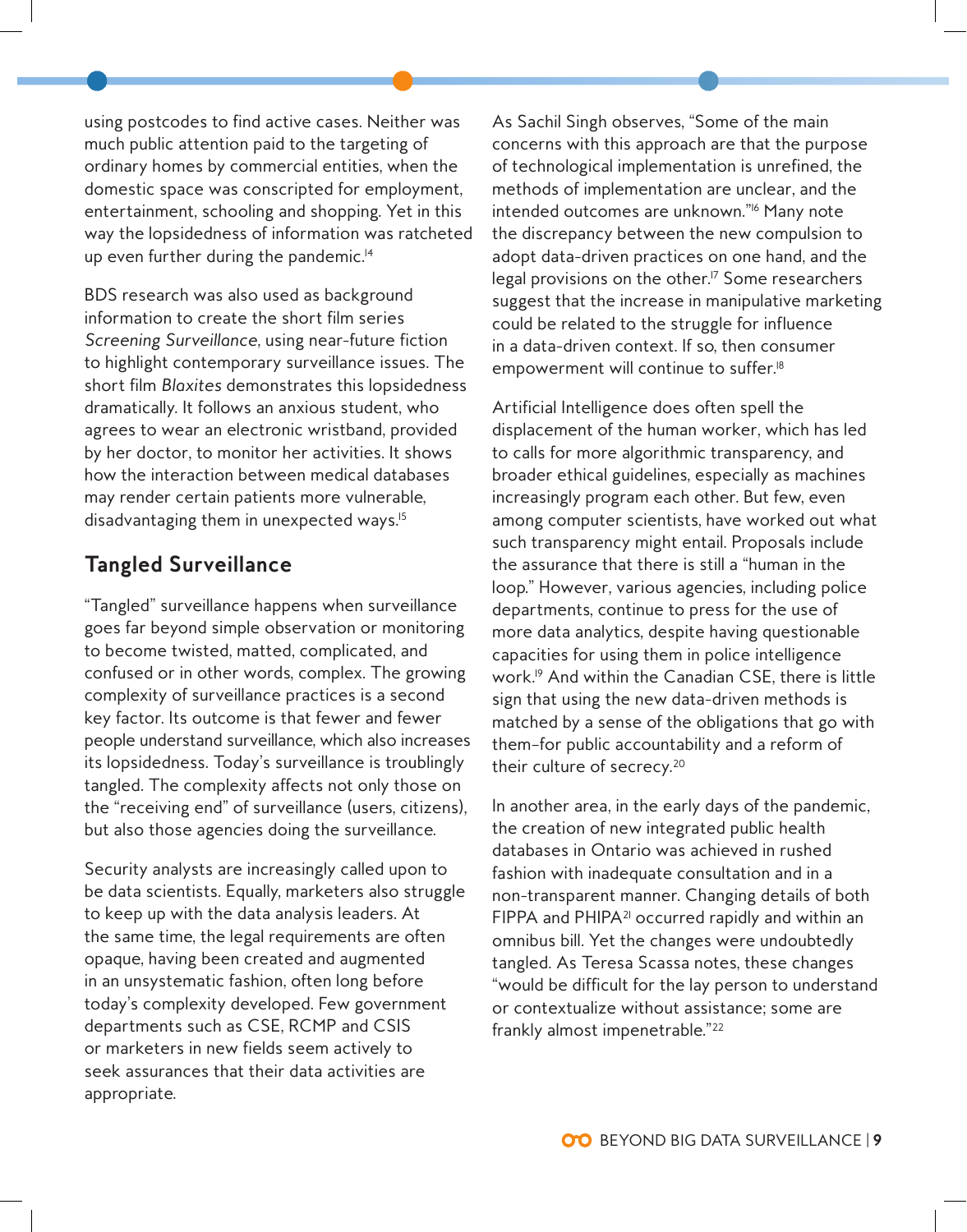#### **Inadequate Instruments**

The rapidity of changes in surveillance, as dependence on increasingly abstract technologies continues, means that the regulations and laws governing surveillance are less and less directly relevant to current conditions. Shifts to Big Data, AI, Machine Learning and the consequent "smartness"—for instance, your car collects data on your driving habits and may even track your eyes to see if they're on the road<sup>23</sup>-of so many dimensions of everyday life were not anticipated by those making many of the existing laws to restrict inappropriate or excessive surveillance. These instruments are frequently not suited for today's conditions. They are inadequate.

Thus, law, regulation, and transparency are not changing in line with the actual changes in data practices that occur with great rapidity. Neither the democratic balance of power between state and citizen, or the relatively level playing field assumed by many consumers regarding companies, can easily be maintained in today's data-climate. The social contract between state and citizens and now, perhaps, between companies and consumers—if it ever truly existed, is under overwhelming pressure.24 The blurring of public and private, for instance, has intensified—and is further exacerbated by pandemic prompts to further data analysis.

For instance, during the pandemic, commercially gleaned data was used for Public Health tracking of the virus. As noted in the introduction, the telecom company, Telus, sold location data of 33 million Canadians to the Public Health Authority of Canada (PHAC). In February 2022, The House of Commons ETHI Committee held hearings to discover more about how this occurred, who authorized it, or exactly how the data was used let alone whether the grounds for its legality were ever tested. After indicating several inappropriate aspects of what occurred, the Privacy Commissioner concluded that both federal privacy laws should

be "updated concurrently" in order to recognize the significance of today's extensive interactions between public and private sector data.<sup>25</sup>

When it comes to platform companies such as Facebook, a key problem is their notorious agility in evading legal restraint and their simultaneous weak transparency.<sup>26</sup> Facebook insists that it owns user data and at the same time it operates as a monopoly. The available instruments for curbing platform power are generally quite inadequate. While the data-handling and privacy aspects should properly be the purview of the Privacy Commissioner, the monopoly aspects should be examined by the Commissioner of Competition and the possibilities for making social media a public utility, a matter for the Canadian Radio-Television and Telecommunications Commission (CRTC).27

The main problem is that legislation and regulation, established in good faith to cope with surveillance situations, often arising decades ago, cannot keep up with the changes occurring in Big Data Surveillance and its current expansions through AI and "smart" technologies. Not least among these is determining what now counts as "personal information," a question returned to below.

Despite the delays in developing new and up-todate privacy and data protection law, the constant barrage of new legislation allowing more and more surveillance makes it difficult to evaluate the efficiency of advocacy groups, but also makes it all the more urgent.<sup>28</sup>

A subsidiary problem is that transparency of surveillors-though not in itself the "solution"-is at a very low ebb. Demands for transparency need to be translated for data-driven times, while remembering that the *purpose of transparency* is always to achieve the *accountability* of those pursuing data-driven and smart surveillance.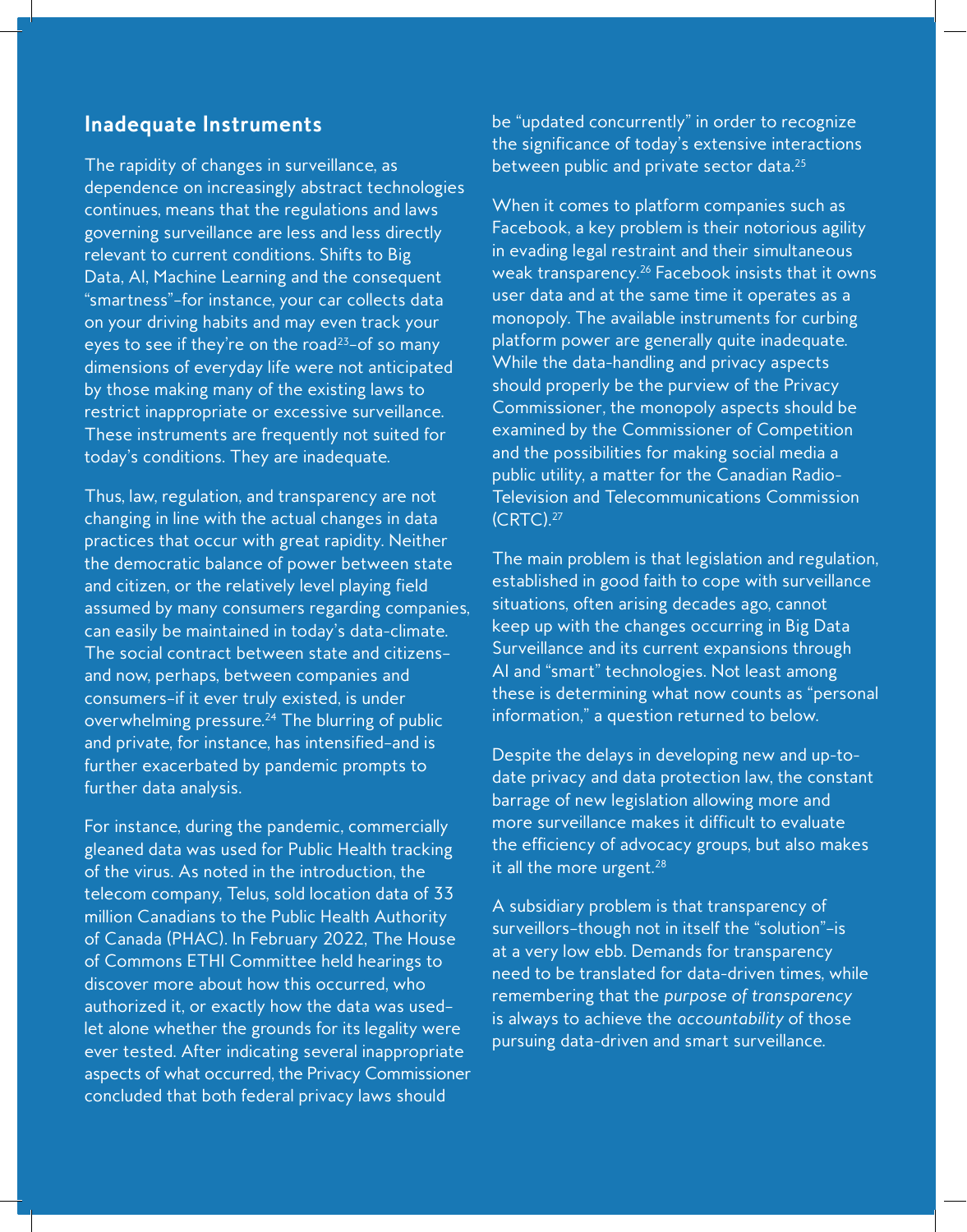

#### **Exposed Groups**

While the previous three "persistent problems" affect everyone in society, they do not affect everyone to the same extent or in the same way. Some groups are more exposed to surveillance than others and such social vulnerability may be seen in each of the previously discussed problems. Surveillance becomes increasingly intimate, rendering its targets more at risk of manipulation.

One group clearly at risk of disproportionate surveillance is Indigenous peoples, especially when they exert their right to protest.29 Both individual leaders and communities and movements are under extra scrutiny. Cindy Blackstock, for instance, Gitskan activist for child welfare and McGill professor, was monitored by Indigenous and Northern Affairs and the Department of Justice between 2009 and 2011. Protest against pipelines or forest destruction is met with intensive police surveillance on the pretext of "threats to national security," which resonates with settler colonial assumptions about land ownership.30

Urban policing also shows that Black people in Canadian cities are subjected to higher levels of surveillance than others.<sup>31</sup> Much less dramatically but no less seriously, Black women also experience negative surveillance in health-care and related areas-which includes under-representation due to "data gaps" as well.<sup>32</sup> Inequalities and inequities in health surveillance can also disadvantage women in Canada long term, across the lifespan. $33$ 

Social vulnerability increases as manipulation-through-intimate-surveillance expands. This theme straddles the previous three and affects citizens, consumers, employees, and many other categories. Few can keep up with the speed and magnitude of changes in data analysis and use, which means less protection, especially for the most vulnerable. Consent has become an intractable issue. Platforms become more predatory. Racialized and socio-economically disadvantaged people are worst affected, both pre-and especially post-pandemic.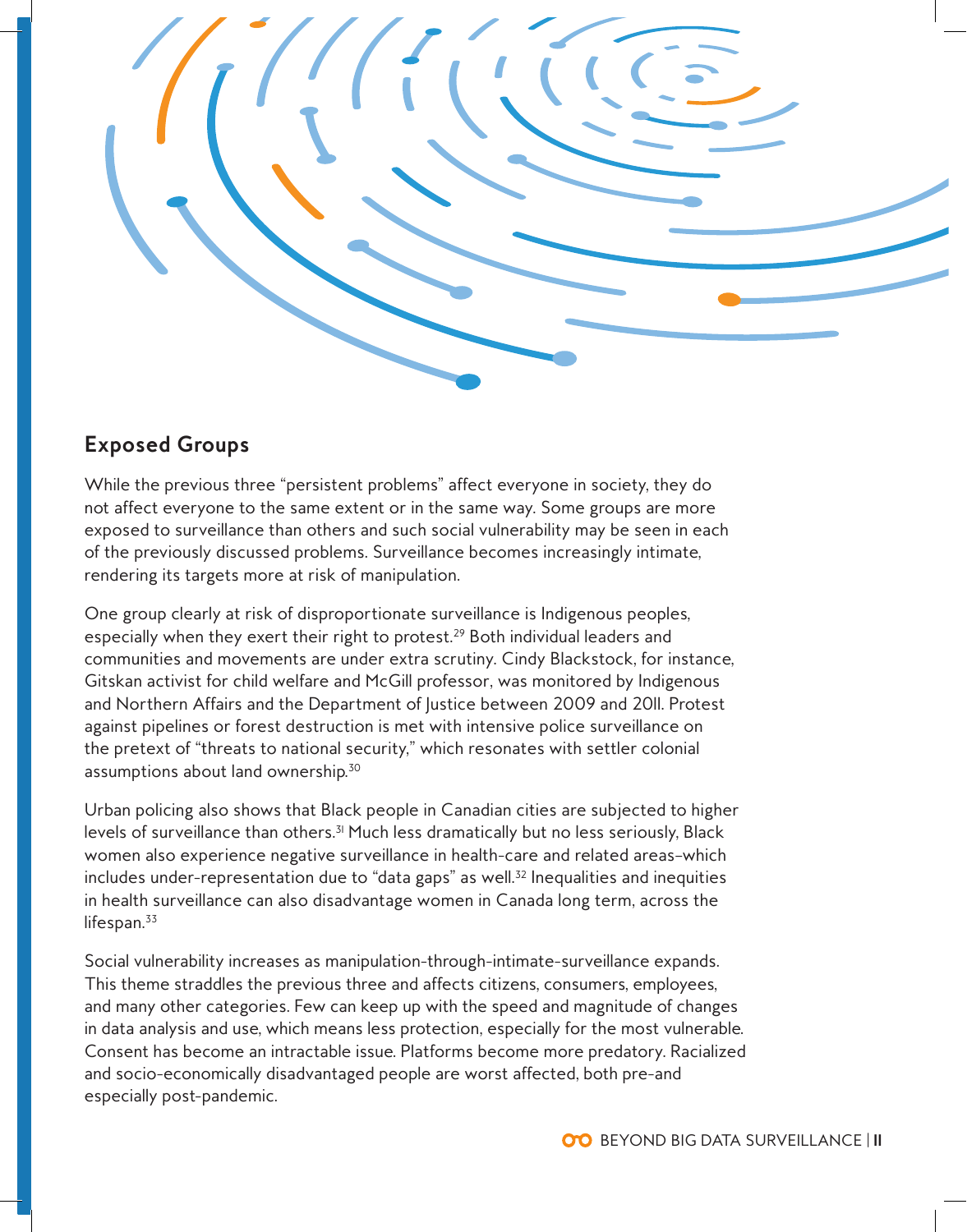## THE CHALLENGES BEFORE US

#### **Public-private partnerships**

The implications of corporate-government collaboration in the production and use of surveillance are huge and mushrooming. They have a long history in areas from security and policing to industrial relations and military development and marketing, as shown in Kirstie Ball and Laureen Snider's collection on *The Surveillance-Industrial Complex*. 34 The rapid rise of public-private partnerships (P3s), encouraged by neoliberalism, from the 1990s, also involved surveillance, for example in the development of CCTV in the UK, followed by the US and Canada.

The collaboration of state and commerce in matters of surveillance has been increasingly evident since the start of this century, and became strikingly visible after 9/11. The expansion of social media offered access to new kinds of user-generated data that were quickly sought for surveillance by national security agencies and police forces, a public-private relationship that continues to flourish. The COVID-19 pandemic has accentuated this in a number of ways worldwide, as seen for example in digital contact-tracing and vaccination certificate systems.

As governments come to rely on data-intensive forms of management, data storage and processing is often offloaded onto private companies, with the result that government departments become beholden to such companies, whose commercial imperatives may be in tension with public responsibility and democratic accountability.

The upshot of the surveillance-industrial complex in Canada is that relationships between state and corporation are deeper and more taken-for-granted than ever.<sup>35</sup> Realism about this is essential if progress is to be made in regulating and reiningin unnecessary, excessive and illegal surveillance. This means that any program for reducing surveillance has to involve both government *and* commerce, as well as independent research institutions and other relevant agencies and networks in civil society.

#### **Surveillance capitalism**

The rise of surveillance capitalism is critical to our understanding of key surveillance issues today. Surveillance capitalism is the commodification of everyday personal data for corporate profit. But consumer complicity continues to play an important part. Surveillance capitalism depends on the willing participation of its users. The positive aspect of this is that its effects could be mitigated by informed and active users.

Power is a crucial issue here. As  $\lim$  Balsillie argues, structural power imbalances are exacerbated by surveillance capitalism. The scale and efficiency of data analysis, especially using AI and algorithmic decision-making exposes citizens and consumers not only to identification, but also to power relations in which influencing behaviour is

**12** | BEYOND BIG DATA SURVEILLANCE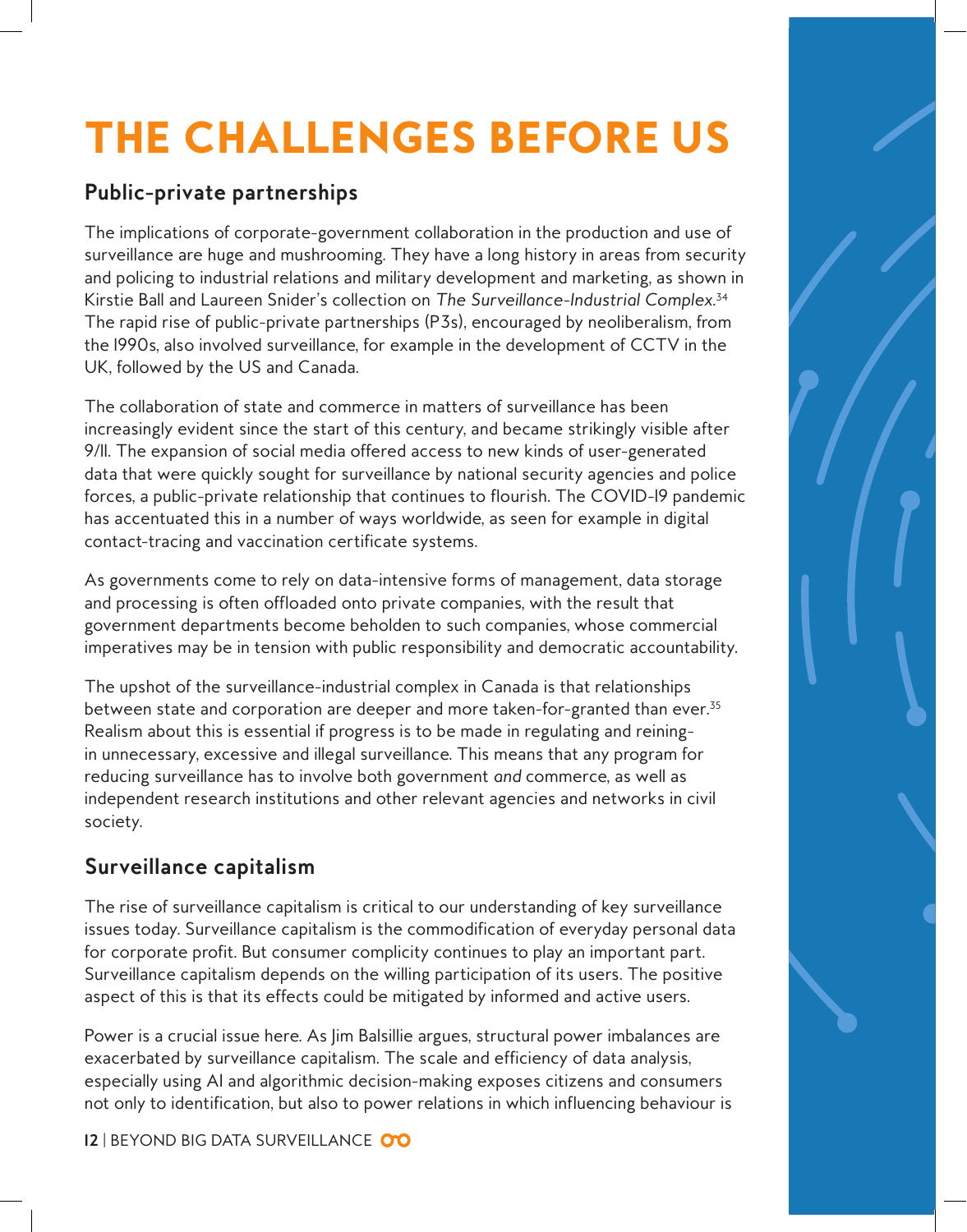at the core.<sup>36</sup> This has been recognized by Daniel Therrien, the federal Privacy Commissioner, who in his 2021 Annual Report also warns of the "growing power of tech giants Google and Facebook, which seem to know more about us than we know about ourselves."37

Public awareness of surveillance capitalism was boosted tremendously by the publication of Shoshana Zuboff's book in 2019 but popular awareness of its meaning for everyday lives is still low (even if you have watched the *Social Dilemma*38 documentary). The key problem remains the apparent advantages for convenience and comfort of using digital machines and devices for communication, commerce, education, health-care and so on. These maintain the attractiveness of the media while distracting from its sociallynegative effects.

#### **Techno-solutionism**

The marketing of ML and AI, not to mention data itself, may be thought of as techno-solutions. Techno-solutionism $39$  is often present as a theme in public-private partnerships, where tech companies lobby governments for business, and governments adopt technologies to indicate that they are "doing something" about social and political problems. Perhaps the Ontario Chamber of Commerce ironically entitled their report In Data We Trust,<sup>40</sup> which sounds techno-solutionist, because they clearly wish to alert members to the need for privacy and the strengthening of datarelated law.

Techno-solutionism received a great boost after 9/11, as ailing technology corporations competed for government contracts, and an even larger impetus during the global COVID-19 pandemic. The associated haste with which such "solutions" were sought, led in each case to the adoption of systems and practices that were insufficiently tested, approved, or democratically debated. Matters such as democratic procedures or human rights are

thus sidelined, especially where surveillance—often associated with power and control—is concerned.

However, techno-solutionism is not an appropriate way forward. Evidence from policing and security agencies and also, now, from the experience of the pandemic, strongly suggests that such rushed and over-eager surveillance responses simply may not work as originally imagined. It is not at all clear, for example, that the GAEN COVID-Alert App used in Canada achieved any of its touted aims in reducing the spread of the virus.<sup>41</sup> And of course, techno-solutionism is evident in many other areas than digital contact tracing and also, in many other countries around the world.42

The pandemic has perpetuated and made more urgent many of these questions. But at the same time, techno-solutionism—the belief that in a health-related, social and political "crisis," public bodies should turn first to technological remedies—and the haste with which many databased innovations were made has pushed many such questions into the background. During the pandemic, not only have certain marginalized groups been worst affected, but also their condition has in some cases been exacerbated by the proffered "solutions."

#### **Social Sorting**

Social sorting is a feature of surveillance that cuts across all the streams—and themes—of the research. As Singh notes, citing the Stream 3 report, "Central to all these cases are the ethical, discriminatory and justice dangers of social sorting."43 Recall that Stream 3 concerns issues of marketing as surveillance, in which, classically, dividing consumers into groups through ongoing classification is the mechanism for targeted advertising. This practice has become far more sophisticated since Oscar Gandy first demonstrated its contribution to the creation and perpetuation of inequality in his pioneering *The Panoptic Sort*. 44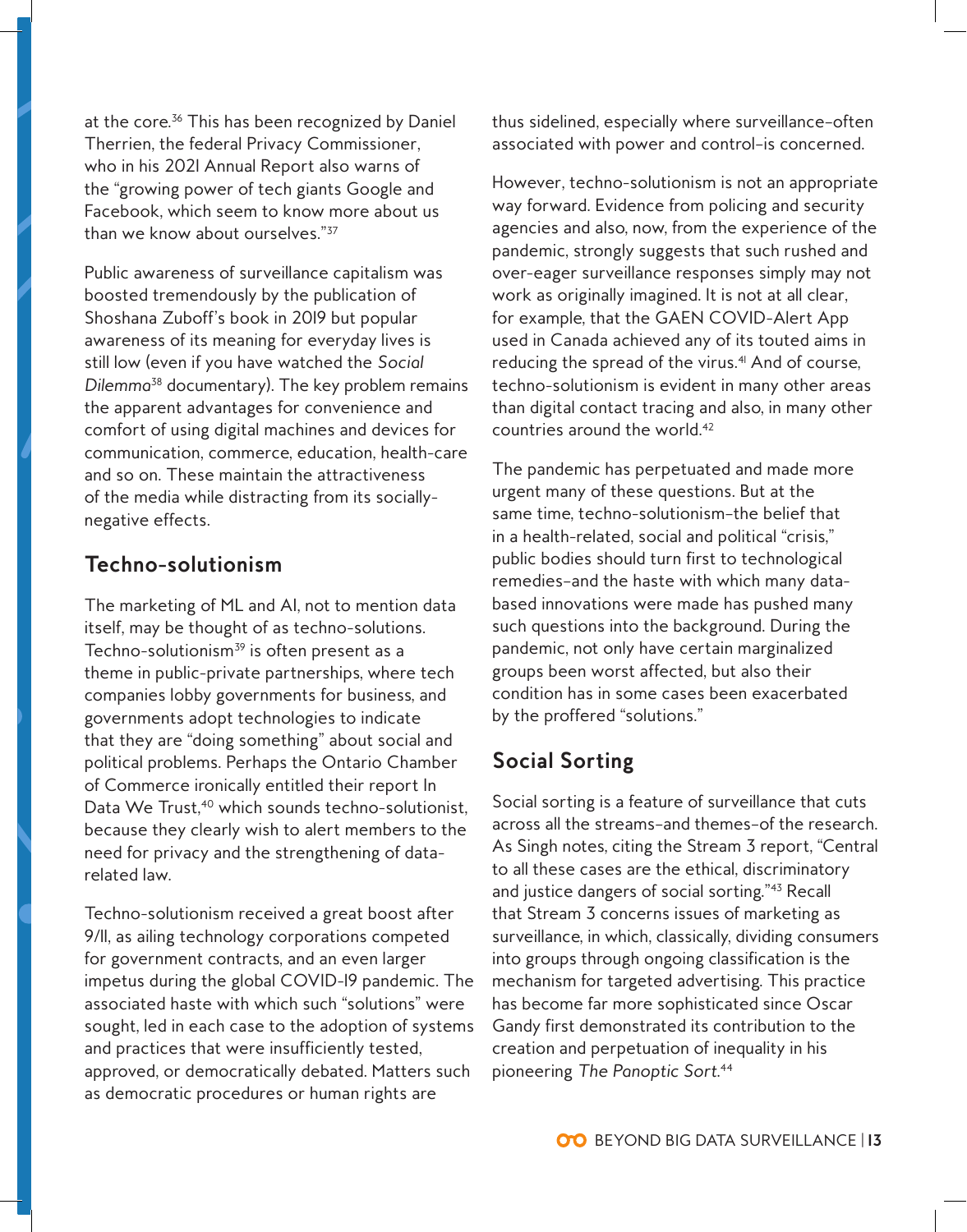*"privacy laws can no longer be depended on as the sole mode of managing technological change as data practices proliferate. New data-governance models are required that combine technical issues with broader questions of how the social sorting that perpetuates inequalities and injustices can be curtailed by data rights and data justice"*

Indeed, it is striking to consider the massive changes that have occurred in less than a generation. Gandy now speaks not only of technologies for consumer sorting and inequality, but also of the transformations of capitalism that accompany them. Quantities of data gathered, processed and distributed have become astronomical, and they are now used not only by corporations but by government agencies, and public-private partnerships. Not only this, autonomous devices have unprecedented power, based on advanced Artificial Intelligence and Machine Learning. Each enhances the sorting and discriminatory features of surveillance.

**14** | BEYOND BIG DATA SURVEILLANCE These developments in sophistication and power may readily be seen in other areas that are frequently built on practices that first were used in marketing. In the post-9/11 context, a strikingly similar logic lies behind airport screening, which also depends on coded categories for sorting between passengers. If personal data is extracted, combined and extrapolated to create profiles of potential consumers, a similar logic allows data to be processed to identify and isolate groups and persons as potential terrorists.45 As the research

on BDS shows, such practices are reproduced and intensified—for instance, as Stéphane Leman-Langlois shows, using neural technologies in today's security intelligence.<sup>46</sup>

Beyond this, the sorting processes are also highly visible in the ways that features of marketing and security surveillance reappear in the realm of governance. Smart cities, for example, are touted as the attractive-sounding wave of future urban living and organization. The ambiguities of contemporary surveillance are seen here once again. Who would not want greener cities, with smart transit, fast internet and climate-controlled buildings? But the same smartness makes it a "data-driven ubiquitous surveillance society," notes David Murakami Wood.47

The very notion of consent is eliminated in a context where—like the now defunct plans for the Sidewalk Lab smart city in Toronto—sensors and cameras constantly collect data in every conceivable context. And the kinds of inequality and injustice currently plaguing today's cities are reproduced in a data-dependent environment where the modes of data-use are scarcely questioned. These practices are technologically upgraded forms of social sorting, in a milieu where public participation in decision-making is minimized.

What this means, among other things, is that privacy laws can no longer be depended on as the sole mode of managing technological change as data practices proliferate. New data-governance models are required that combine technical issues with broader questions of how the social sorting that perpetuates inequalities and injustices can be curtailed by data rights and data justice. Surveillance capitalism—or "platform capitalism" must be met with coherent limits so that harms related to privacy and to social disadvantage can be addressed. Consumer data can actually lead to higher prices and more limited choices for Canadians. Pursuing *consumer welfare* should be the goal if truly fair competition is sought.<sup>48</sup>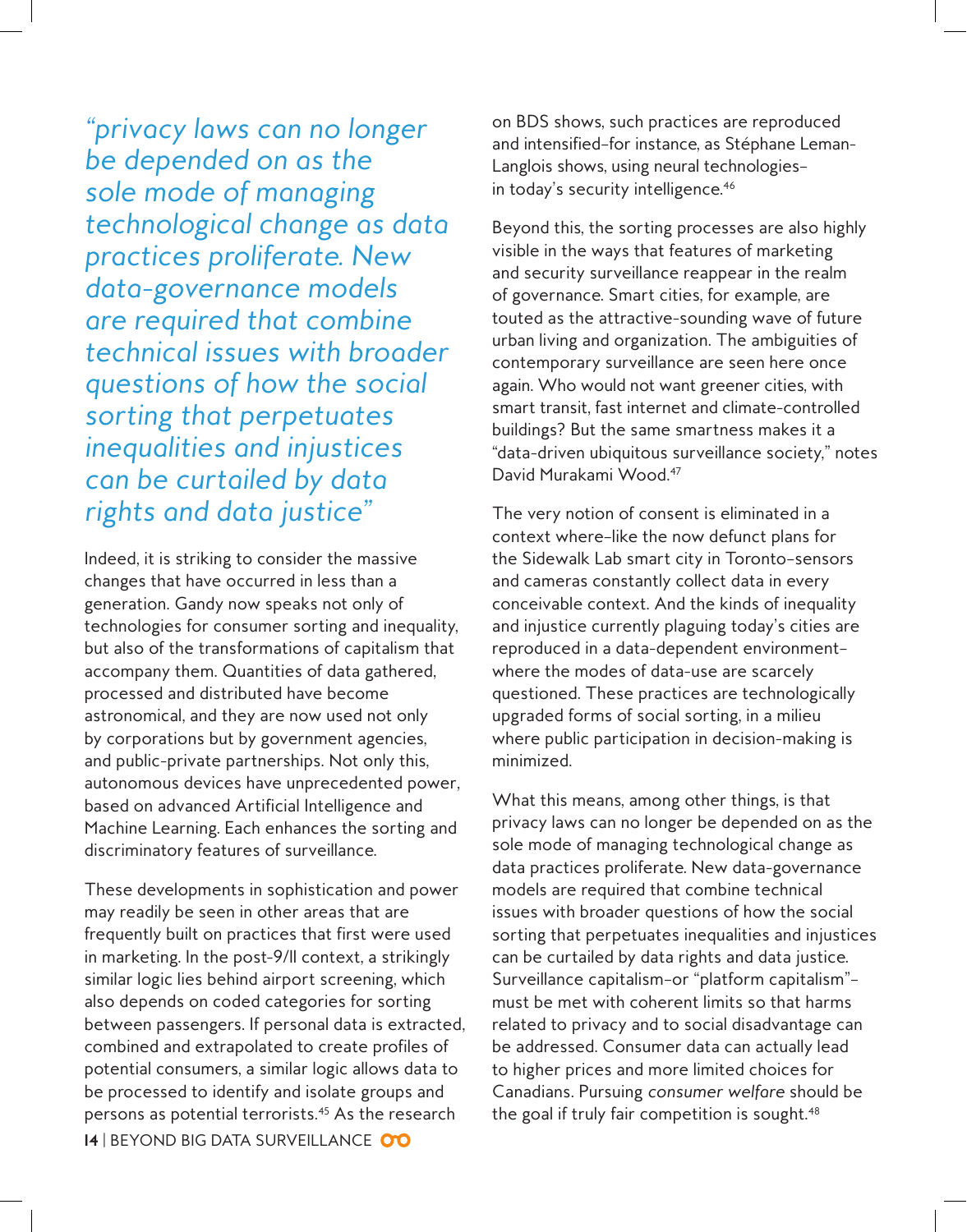## WHERE FROM HERE?

The Persistent Problems that we have identified as urgent matters for public attention are *Lopsided Information*, *Tangled Surveillance*, *Inadequate Instruments* and *Exposed Groups*. These must be considered in the context of the major challenges of *Public-Private Partnerships*, *Surveillance Capitalism*, *Techno-Solutionism* and *Social Sorting*. For ongoing research, all these themes make more urgent the need for multi-disciplinary investigation, but also for expanding the field of concern and vastly increasing public education.

What our research shows, strikingly, is that the growth of Big Data Surveillance-along with algorithmic analysis, augmented by Artificial Intelligence and Machine Learning touches every area of life, for the entire population. Our overall recommendation is that this be recognized and built on, through extensive cooperation with other playersin research, education, commerce and different layers of government, regulatory and civil society groups, in a multi-sectoral fashion. Moreover, certain areas demand priority attention, given current demographics and the rapid expansion of data analytics in Canada. The priority areas include ageing, geography, health and race.<sup>49</sup>

#### **A FINAL THREE RECOMMENDATIONS FOLLOW:**

#### **Persist with 'privacy,' add data justice**

A key recommendation of this project is that privacy protection, important though it is, should be seen as part of a much larger set of requirements for responding appropriately to the growth of surveillance in digital societies. Privacy legislation relates especially to problems of inappropriate data handling and to the personal control of personal information. It is primarily a matter between individuals and organizations. However, the social value of privacy as a human right requires broader protections that go beyond data protection.

As Lisa Austin and David Lie insist, referring to the Sidewalk Labs situation, "collecting data in smart environments is not easily modelled on the intentional sharing of personal information with an organization providing you with a product or services. Instead, it involves opaque collection of information that may or may not be about people and may or may not be identifiable."50

Despite this "opaqueness" of data handling, certain all-too-identifiable harms are generated, several of which are discussed above. "Chilling effects," for instance, were once considered too vague to warrant legal action. However, Jonathan Penney demonstrates how surveillance chills internet searches. Users became more cautious about using certain potentially suspect words, indicating that post-9/11 security surveillance had tangible chilling effects.<sup>51</sup> This falls outside of familiar "privacy" concerns but is no less a real "harm" created by surveillance.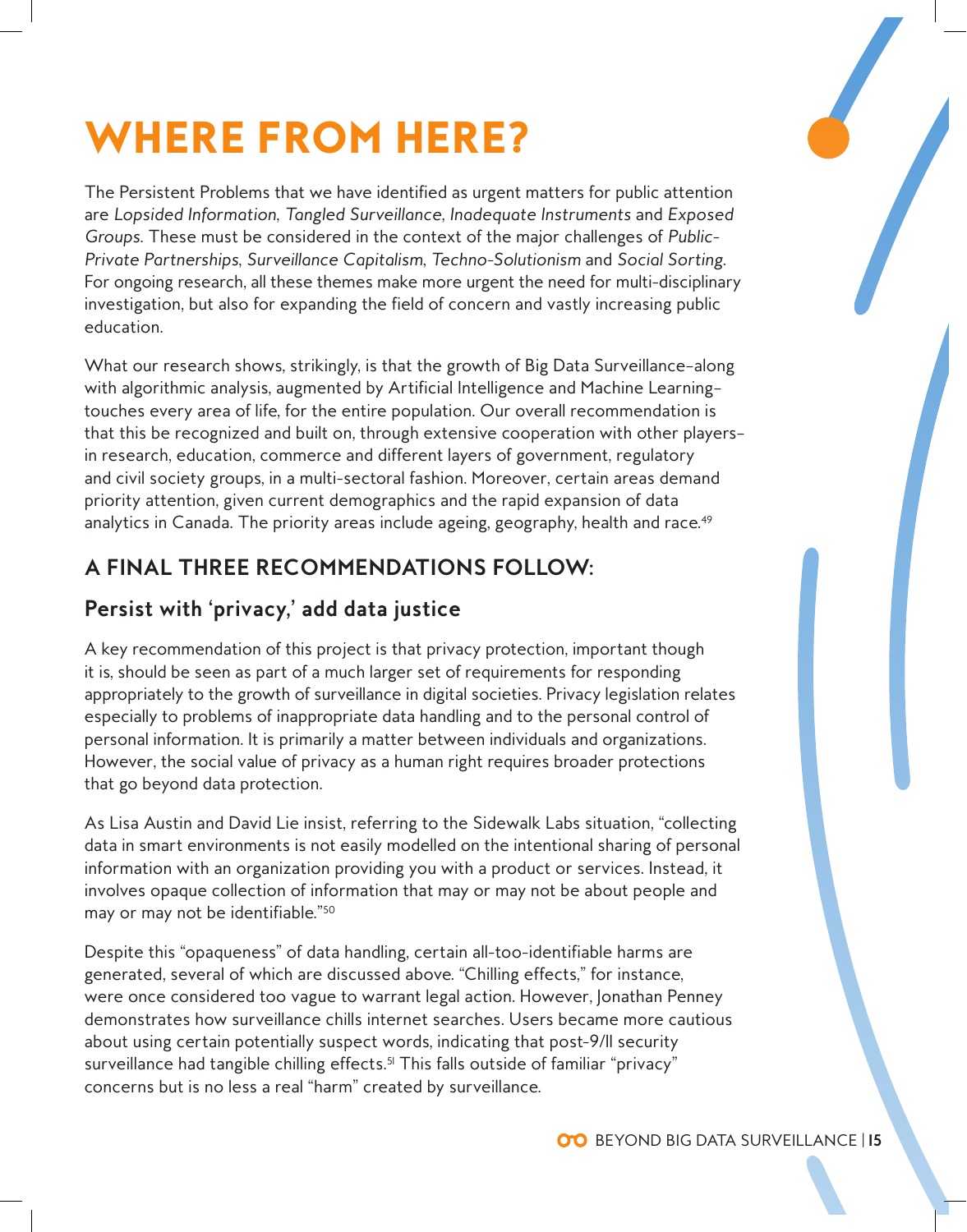Today we need to consider further harms, especially in smart environments, where, for example, behaviour is modified. As Mark Burdon and Tegan Cohen say, discussing Google Home, harms include "…the ability to harness, direct, and provide 'frequency' to flows of sensor data to achieve continual behavioural modification and shape social norms about the purposes and benefits of such modification."52 This is not only social sorting but also social shaping. What Shoshana Zuboff sees at the individual level is also a profoundly social and political matter.

Following from the recognition of social surveillance harms, we should develop new ways of framing responses, including "data rights" (or "digital rights"). For Bianca Wylie, this is "a range of protections regarding access to the internet, privacy, transparency regarding how data is used, control over how data is used, democratic participation in municipal technology decisions and more."53 Beyond this, more broadly, is "data justice," which speaks to the way that surveillance makes visible, identifies, represents and treats given populations unevenly, due, for example, to biased algorithms.54

These concepts also have to be mobilized in relation to more than one area, connecting privacy concerns with competition, for one example, and revising both Canadian federal privacy laws together. Each of these examples is discussed earlier. Beyond these, intellectual property questions are raised, as well as the need to develop ethical guidelines for appropriate computing.

#### **Increase collaboration**

A second recommendation is that collaborative research in this area be strengthened. The Big Data Surveillance research program offered many opportunities for increased collaboration, both within and beyond Canada. We are pleased that the SSHRC has supported our work, over many years, and also that of other colleagues in many disciplines. The beauty of this particular relationship is that it requires researchers to be actively involved with partners, in our case connecting social/data science researchers with both regulatory and civil society groups, particularly ones dedicated to data justice and data rights.

When researchers get the opportunity to collaborate with others who are approaching the same issues from a different—*practitioner*—angle, the benefits are two-way. Our partners can take advantage of the research they need but have no time or budget for, while researchers have access to those who are very directly involved and whose everyday lives are affected by the issues that are being researched. For all of us, this has been a boon, in nearly two decades of researching surveillance and privacy issues in Canada.

However, such opportunities should not be taken for granted. This report also recommends that such multidisciplinary and collaborative partnerships should not only be maintained but also expanded. In areas relating to our digital society in particular—for which surveillance studies is centrally vital-this is something that should be basic. The rapidity, ubiquity and consequentiality of changes in this sector are so huge and allencompassing that they call for continuing and expanded research relationships such as the one that this project has enjoyed since 2015.

#### **Enable public and popular awareness**

A third and final recommendation is that the matters discussed here in an academic and policyrelated format are urgently translated into the vernacular, using online tools as well as timehonoured face-to-face learning practices. These research findings are not for only academic interest, or even solely for the benefit of our partners. It is vital that they inform Canadian society at many levels. Creative means of dissemination are sought, which may be done with various kinds of partners, beyond the regulatory and civil society partners with whom we already work.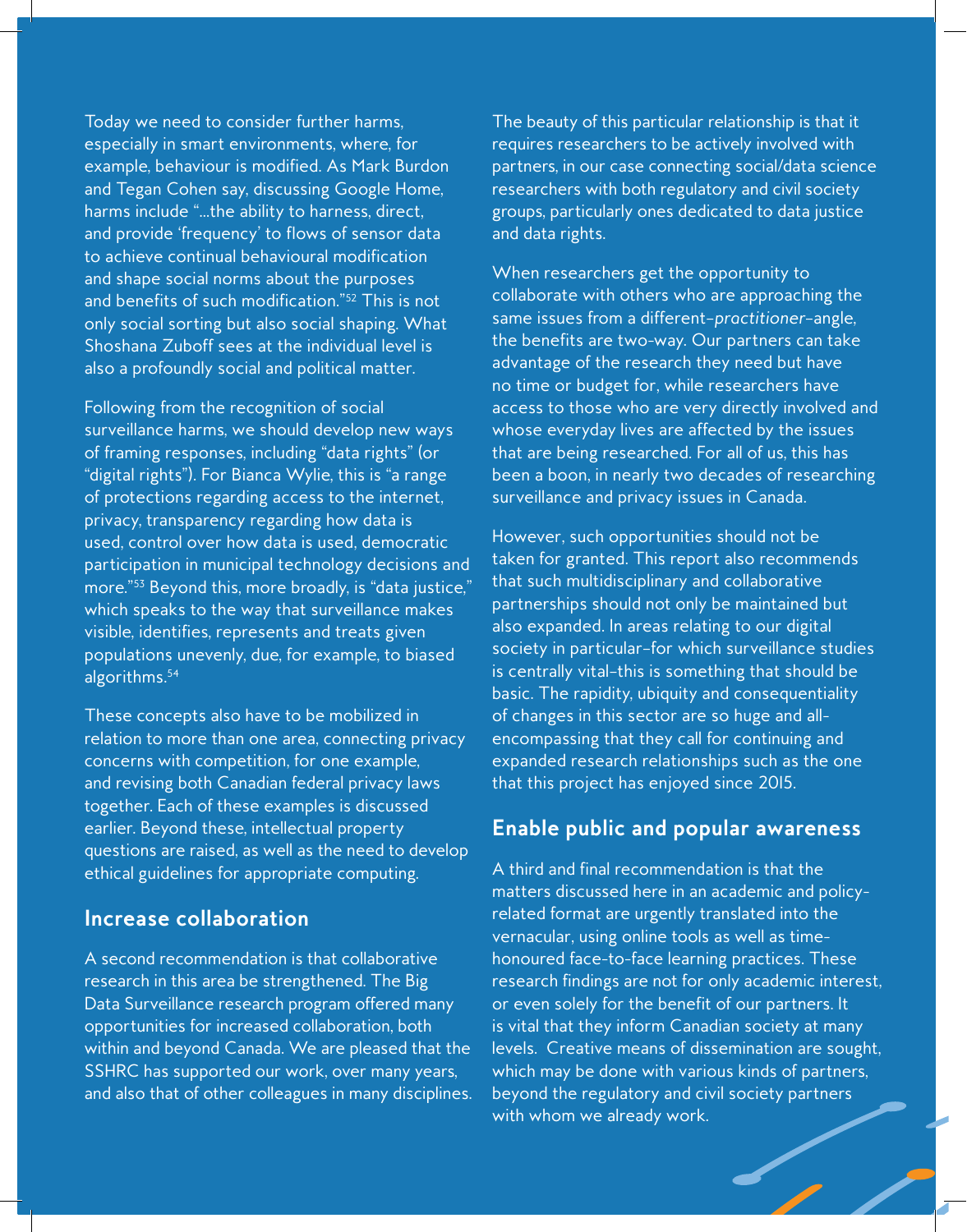*"Surveillance is now a major public issue that demands attention on many levels. Privacy is still important, but today's surveillance also calls for serious attention to new harms that it causes, new dimensions of social life in which it is implicated—making visible, identifying, representing and treating people in new ways, requiring not only data rights but data justice as a goal, and finally, data as public infrastructure that demands fresh approaches in order not only to minimize harms but to enable human flourishing in a digital era."*

For instance, in public education, our project has also made several short films under *'Screening Surveillance'*—to illustrate the issues, especially intended for younger people. They are available on YouTube and have also been shown at festivals and in educational contexts—with language subtitles—around the world.

As we observed earlier, informed and active online participants are vital to the health of the internet and of the digital world generally. The social and political benefits of the digital realm will not be fully realized without significant changes, including in the awareness, knowledgeability and commitment of its participants, of all ages and in all regions of Canada.

## CONCLUSION

We are in a moment of opportunity as the pandemic becomes less severe and as we learn to live with it. Many have spoken in "apocalyptic" terms about the pandemic, stressing its disastrous effects. But "apocalypse" in its Greek origin speaks not only of catastrophe but also of unveiling, laying bare. And the pandemic has laid bare—has revealed even more-the rapid rate of growth of new forms of surveillance-data-driven, smart, and evolving in ways that go far beyond the capabilities of privacy and data protection to ensure that surveillance is used only for positive purposes. Surveillance is now a major public issue that demands attention on many levels. Privacy is still important, but today's surveillance also calls for serious attention to *new harms* that it causes, *new dimensions* of social life in which it is implicated—making visible, identifying, representing and treating people in new ways, requiring not only *data rights* but *data justice* as a goal, and finally, *data as public infrastructure* that demands fresh approaches in order not only to minimize harms but to enable *human flourishing* in a digital era.

BEYOND BIG DATA SURVEILLANCE | **17**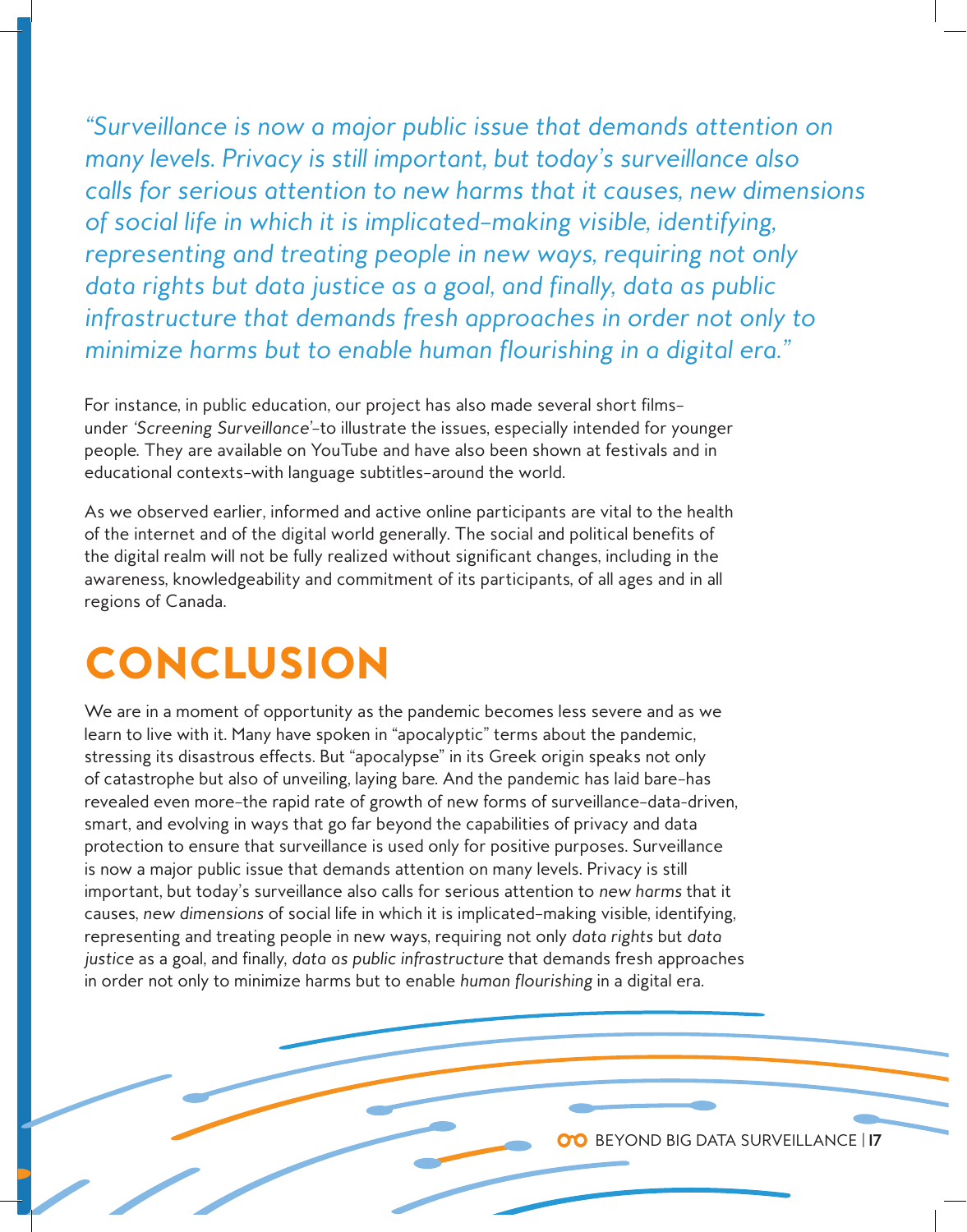### **Endnotes**

**1** The CBC reported that some police searches were unrelated to active calls, suggesting that fishing expeditions were occurring, at: https://www.cbc.ca/news/canada/toronto/ covid-police-database-1.5745481

**2** Swikar Oli. 2021. "Canada's public health agency admits it tracked 33 million mobile devices during lockdown," *National*  Post, December 24, at: https://nationalpost.com/news/canada/ canadas-public-health-agency-admits-it-tracked-33-millionmobile-devices-during-lockdown/

**3** David Lyon and David Murakami Wood (eds.) 2020. *Big Data Surveillance and Security Intelligence*, UBC Press.

**4** Colin Bennett and David Lyon. 2019. special issue on "Data-Driven Elections" in *Internet Policy Review* 8 (4).

**5** Kirstie Ball and William Webster. 2020. special issue on "Big Data and Surveillance: Hype, Commercial Logics and New Intimate Spheres" *Big Data & Society* 7 (1).

**6** Valerie Steeves and David Murakami Wood. 2021. special issue on "Smart Surveillance" in *Surveillance & Society*, 19 (2).

**7** For example, Mark Andrejevic and Zala Volcic. 2021. "Pandemic lessons: Total surveillance and the post-trust society," *The Political Economy of Communication* 9 (1); Kirstie Ball. 2021. *Electronic Monitoring and Surveillance in the Workplace* (discusses specific COVID-19 developments) European Union JRC Publications Repository; Stéphane Leman Langlois. 2022. cited in Raphaël Pirro, "Données géographique: la pertinence du programme L'ASPC remise en question" *Le Journal de Montréal*, 21 janvier; David Lyon. 2022. *Pandemic Surveillance*, Cambridge: Polity Press; David Murakami Wood, in Yann Sweeney. 2020. "Tracking the debate on COVID-19 surveillance tools" *Nature Machine Intelligence*, 2, 301-304; Valerie Steeves, Val Michaelson and Robert Porter. 2021. "For teenagers, the internet helps during lockdowns, but it's no substitute for the outside world," *The Conversation*, May 18.

**8** Sachil Singh, 2021. Big Data Surveillance: Collated Research Findings. Report on BDS Research, September-April.

**9** See Scott Thompson and David Lyon. 2021, 'Pixies, Pop-out Intelligence and Sandbox Play', in Lyon and Murakami Wood (eds.) *Big Data Surveillance and Security Intelligence: The Canadian Case*, UBC Press.

**10** See Bennett and Lyon. 2019.

**11** Valerie Steeves. 2020. "A dialogic analysis of Barbie's 'conversations' with children." *Big Data & Society*, Jan-Jun 1-12.

**12** Steeves. 2020: 10.

**13** See https://www.policingthepandemic.ca/

**14** David Lyon. 2022. *Pandemic Surveillance*, Polity Press, chapter 4.

**18** | BEYOND BIG DATA SURVEILLANCE

**15** *Blaxites* in the Screening Surveillance series, at: www.screeningsurveillance.ca.

**16** Sachil Singh. 2021. Report on BDS Research, see footnote 8.

**17** Kirstie Ball and William Webster. 2020. 'Big Data and Surveillance: Hype, Commercial Logics and New Intimate Spheres', *Big Data & Society*, January-June: 1-5.

**18** Aron Darmody and Detlev Zwick. 2020. "Manipulate to empower: Hyper-relevance and the contradictions of marketing in the Age of Surveillance Capitalism." *Big Data & Society*, Jan-Jun: 1-12.

**19** Craig Forcese. 2020. 'Bill C-59 and the Judicialization of Intelligence Collection', in Lyon and Murakami Wood (eds.) *Big Data Surveillance and Security Intelligence: The Canadian Case*, UBC Press.

**20** Andrew Clement. 2020. 'Limits to Secrecy: What Are the Communications Security Establishments's (CSE) Capabilities for Interception Canadians' Internet Communications', in Lyon and Murakami Wood (eds.) *Big Data Surveillance and Security Intelligence: The Canadian Case*, UBC Press.

**21** FIPPA: Freedom of Information and Protection of Privacy Act; PHIPA: Personal Health Information Protection Act.

**22** Teresa Scassa. 2020. "Interesting amendments to Ontario's health data and public sector privacy laws buried in omnibus bill." March 30, at: https://www.teresascassa.ca/ index.php?option=com\_k2&view=item&id=323:interestingamendments-to-ontarios-health-data-and-public-sectorprivacy-laws-buried-in-omnibus-bill&Itemid=80.

**23** Matt Bubbers. 2020. "What kind of data is my new car collecting about me? Nearly everything it can, apparently." *The Globe and Mail*, January 15, at: https://www.theglobeandmail. com/drive/technology/article-what-kind-of-data-is-my-newcar-collecting-about-me-nearly-everything

**24** See e.g. Robert Pallitto. 2020. *Bargaining with the Machine: Surveillance, and the Social Contract*. Lawrence: UP of Kansas.

**25** OPC Appearance before ETHI, February 7, 2022, at: https://www.priv.gc.ca/en/opc-actions-and-decisions/adviceto-parliament/2022/parl\_20220207/ Researchers David Lyon and David Murakami Wood also gave evidence at EHTI, the Canadian House of Commons Standing Committee on Access to Information, Privacy and Ethics.

**26** BDS Team members have been involved in the Digital Charter Implementation Act (Bill C-11).

**27** Andrew Clement and David Lyon. 2018. "Facebook: A mass media micro-surveillance monopoly," *The Globe and Mail*, April 23, at: https://www.theglobeandmail.com/opinion/articlefacebook-a-mass-media-micro-surveillance-monopoly/

**28** Tim McSorley and Anne Guertin. 2020. 'Confronting Big Data: Popular Resistance to Government Surveillance in Canada since 2001', in Lyon and Murakami Wood (eds.) *Big Data Surveillance and Security Intelligence: The Canadian Case*, UBC Press.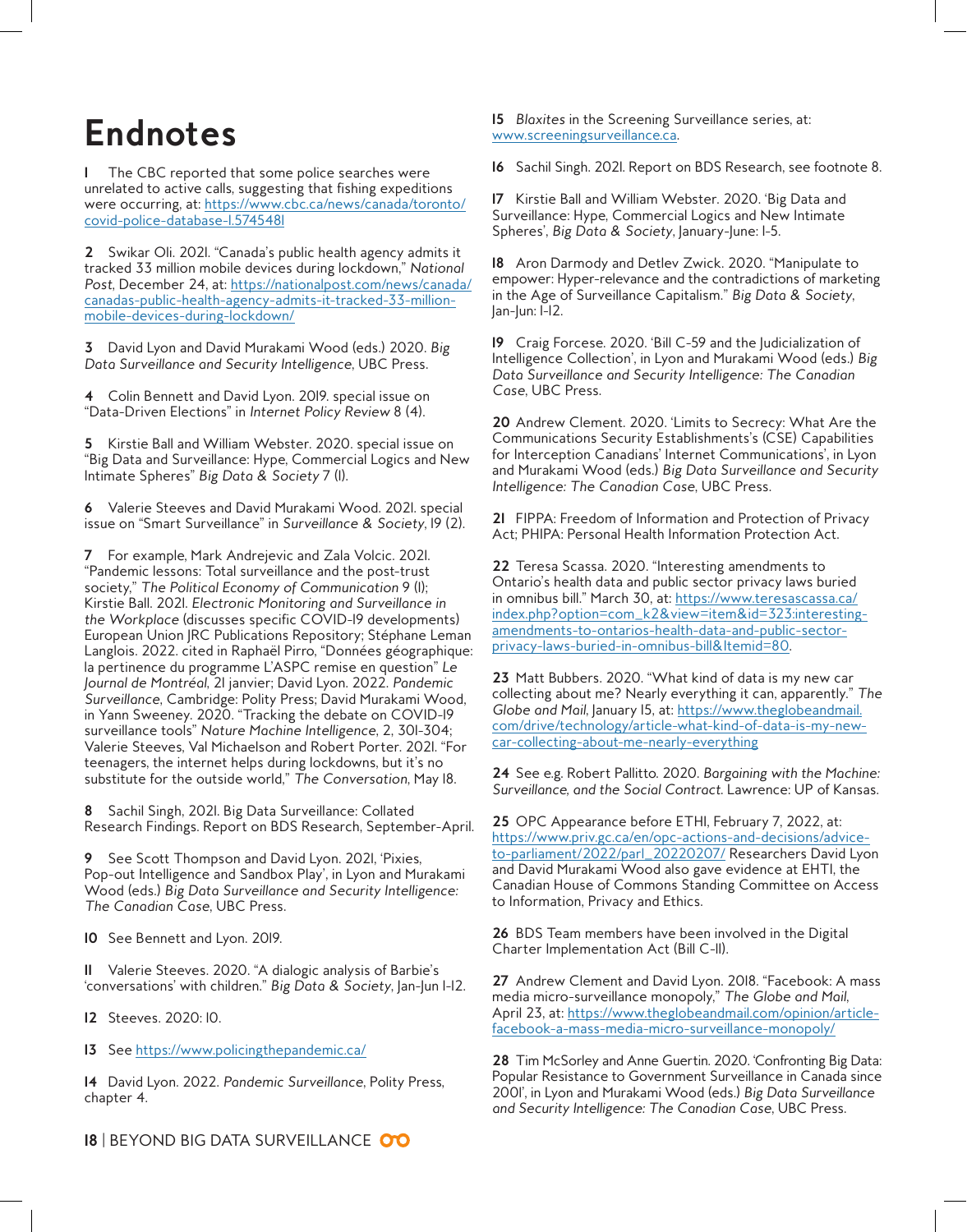**29** Lex Gill and Cara Zwibel. 2017. "Why does Canada spy on its own indigenous communities?" *Open Democracy*, December 6.

**30** Andrew Crosby and Jeff Monaghan. 2018. *Policing Indigenous Movements: Dissent and the Security State*, Black Point NS: Fernwood.

**31** Steven Hayle, Scot Wortley and Julian Tanner. 2016. "Race, street life, and policing: Implications for racial profiling." *Canadian Journal of Criminology and Criminal Justice*, 58(3): 322-353.

**32** David Williams and Ronald Wyatt. 2015. "Racial bias in health care and health: challenges and opportunities." *Jama*. Aug II, 314(6): 555-6.

**33** Stephanie Austin, Sari Tudiver, Miga Chultem and Mireille Kantiebo. 2007."Gender-based analysis, women's health surveillance and women's health indicators—working together to promote equity in health in Canada," *International Journal of Public Health*, 52: S41-S48.

**34** Kirstie Ball and Laureen Snider (eds). 2013. *The Surveillance-Industrial Complex: A Political Economy of Surveillance*, London: Routledge.

**35** David Lyon. 2018. *"State and surveillance"* CIGI Online, at: https://www.cigionline.org/articles/state-and-surveillance/

**36** Jim Balsillie. 2021. "Liberal privacy bill fails to curtail surveillance economy or protect Canadians." *National Post*, March 15, at: https://nationalpost.com/opinion/jim-balsillieliberal-privacy-bill-fails-to-curtail-surveillance-economy-orprotect-canadians

**37** Daniel Therrien, OPC Report Annual. 2021. cited by Jim Bronskill, Canadian Press/CBC December, at: https://www. cbc.ca/news/politics/privacy-commissioner-report-danieltherrien-1.6279665

**38** *Social Dilemma*, a documentary from Netflix, 2020, at: https://www.thesocialdilemma.com/

**39** Evgeny Mozorov. 2014. *To Save Everything: Click Here*, New York: Public Affairs.

**40** OCC. 2020. *In Data We Trust*, at: https://occ.ca/wpcontent/uploads/OCC-DataReport.pdf

**41** CBC. 2022. "Where did things go wrong with Canada's COVID Alert app?" February 09, at: https://www.cbc.ca/radio/ costofliving/from-boycott-to-bust-we-talk-spotify-and-neilyoung-and-take-a-look-at-covid-alert-app-1.6339708/wheredid-things-go-wrong-with-canada-s-covid-alert-app-1.6342632

**42** See e.g. Rob Kitchin. 2020. "Civil liberties or public health or civil liberties and public health: Using surveillance technologies to tackle the spread of COVID-19" *Space & Polity*, May, at: https://kitchin.org/wp-content/uploads/2021/01/ SP-2020-civil-liberties-and-public-health.pdf

**43** See Kirstie Ball, and William Webster. 2018. 'Workshop Report: New Lines of (In)Sight: Big Data Surveillance and the Analytically Driven Organization', at: https://www.sscqueens. org/sites/sscqueens.org/files/bds-crisp\_report\_stream\_ two\_2018\_0.pdf, p.1.

**44** Oscar Gandy. 1993. *The Panoptic Sort: A Political Economy of Personal Information*, New York: Oxford, 2021 (updated edition of the 1993 book from Westview Press).

**45** David Lyon. 2006. "Airport screening, surveillance and social sorting: Canadian responses to 9/11 in context," *Canadian Journal of Criminology and Criminal Justice*, 48 (3): 397-411.

**46** Stéphane Leman-Langlois. 2020. "Big Data Against Terrorism" in Lyon and Murakami Wood (eds.) Big Data Surveillance and Security Intelligence: The Canadian Case, UBC Press.

**47** https://www.queensu.ca/research/features/smart-citiescity-future

**48** Ana Qarr. 2022. "Canada must reform competition and privacy law together to protect consumers" *Policy Options/ Options Politique*, February 28.

**49** See the report on BDS by Sachil Singh, 2021, see footnote 8.

**50** Lisa Austin and David Lie. 2021. "Data trusts and the governance of smart environments: Lessons from the failure of Sidewalk Labs' Urban Data Trusts," *Surveillance & Society*, 19(2): 255-261.

**51** Jonathan Penney. 2021. "Understanding chilling effects" *Minnesota Law Review*, at: https://papers.ssrn.com/sol3/ papers.cfm?abstract\_id=3855619/

**52** Mark Burdon and Tegan Cohen. 2021. "Modulation harms and the Google Home" *Surveillance & Society*, 19(2): 154-167.

**53** Bianca Wylie. 2019."Why we need data rights: everything about us should not be for sale," *CIGI online*, January 30, at: https://www.cigionline.org/articles/why-we-need-data-rightsnot-everything-about-us-should-be-sale/

**54** See Linnet Taylor. 2017. "What is data justice? The case for connecting digital rights and freedoms globally," *Big Data & Society* November 2017, at: https://journals.sagepub.com/ doi/10.1177/2053951717736335 and Lina Dencik, Arne Hintz, Joanna Redden and Emiliano Treré. 2019. "Exploring data justice: Conceptions, applications and directions," *Information, Communication & Society*, May, at: https://www.tandfonline. com/doi/full/10.1080/1369118X.2019.1606268 The call for data justice also raises questions of what social-political arrangements for the ownership and control of data-intensive surveillance systems are compatible with democratic politics and the safeguarding of civic and human rights.